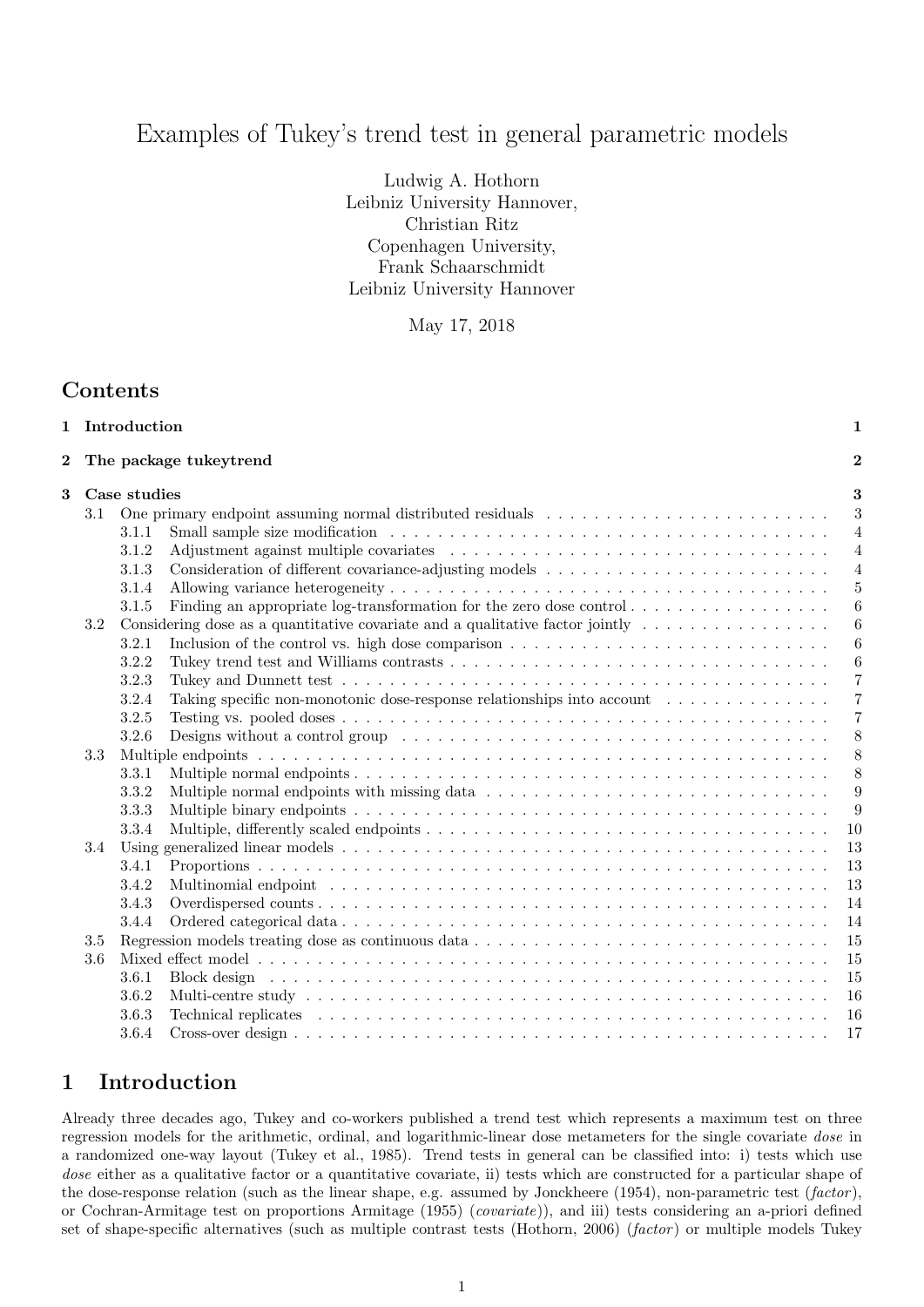et al. (1985) (covariate) or a hybrid approach of both (MCPMod (Bornkamp et al., 2009). In the latter, the basic principle a maximum test over either multiple contrasts (of a dose *factors* levels) or multiple models (Tukey et al., 1985) (covariate).

Given the large number of different available methods, the question arises why Tukey's test trend deserves attention today? First, it uses the three common basic dose-response models of biomedical research as an argument of simplicity and interpretability - in contrast to various particular nonlinear models.

Second, it is widely used up to now (365 citations in WebSci), e.g. for dose-response analysis in a placebo-controlled dose-ranging clinical trial on type 2 diabetes Sykes et al. (2015), in toxicogenomics Yager et al. (2013), in developmental toxicology Wise et al. (2011), and in a psychiatric genetic association study Bertelsen et al. (2014), among others.

Third, it is a powerful test Aras et al. (2011) whereas an uniformly powerful test for any alternative can not exists. In this paper the CRAN package tukeytrend is described which includes the Tukey trend test and various modifications using the concept of multiple marginal models (Pipper et al., 2012), particularly for:

- 1. generalized linear models (Pipper et al., 2012), in analogy to the recent generalization of package MCPMod to general parametric models (Pinheiro et al., 2014),
- 2. linear mixed-effects model according to Ritz et al. (2017),
- 3. different interpolations between the zero-dose control and the lowest dose in the logarithmic-linear transformation,
- 4. the inclusion of the "high dose vs. control comparison" into the maximum test instead as an alternative (Aras et al., 2011),
- 5. for possible downturn effects at high(er) dose(s) according to downturn-protected trend tests (Bretz and Hothorn, 2003),
- 6. for models with additional covariates and/or secondary factors, i.e. the separation into approaches for factor or covariate can be overcome,
- 7. for multiple endpoints (where multiple endpoints were proposed in the original procedure (Tukey et al., 1985) with empirical choice of Sidak inequality),
- 8. providing both a global decision (trend/no trend) and local decisions by means of either adjusted p-values or simultaneous confidence intervals

The joint distribution of parameter estimates from multiple generalized linear (mixed) models were recently proposed (Pipper et al., 2012). This allows maximum tests on multiple linear models (instead of just multiple contrast tests) and the estimation of adjusted p-values and simultaneous confidence intervals without the explicit formulation of the correlation matrix in cases where it is difficult or even impossible. The variance-covariance matrix of parameter estimates can be obtained using derivatives of the log-likelihood function in a single model, and hence for multiple models a vector of log-likelihood functions is used. This vector-valued asymptotic representation based on standardized score vectors as sum of i.i.d. normally distributed random variables. By plugging in parameter estimates, a consistent sandwich estimator of the variance-covariance matrix is obtained, i.e. the empirical covariance based on functions of the data, not on the data itself. The functions of the tukeytrend package make use of the function mmm which is available with the R package multcomp (Hothorn et al., 2008), e.g.

```
library("multcomp")
mmmTukey <- glht(mmm(arithmetic=zetaA, ordinal=zetaO, linlog=zetaLL),
            mlf(aritmetic="DoseA=0", ordinal="DoseO=0", linlog="DoseLL=0"))
```
where  $mIf (ordinate "Dose0=0")$  means test on zero slope parameter for the ordinal dose metameter covariate.

## 2 The package tukeytrend

tukeytrend provides wrapper functions, which refit a given initial model with transformed dose variable, using the update function of the respective model class.

- By default, 3 linear regression models (arithmetic, ordinal, and logarithmic dose metameters) are included,
- several logarithmic-linear interpolations are available, if one dose level is 0. By default, the version proposed by (Tukey et al., 1985) is computed.
- Optionally, dose levels can be coerced to a factor, and multiple contrast tests can be performed between dose levels (see options in ?contrMat in package multcomp), including options that are appropriate for downturn effects.
- Alternatively, the comparison of highest dose group to control can be added (without making use of multiple contrast tests).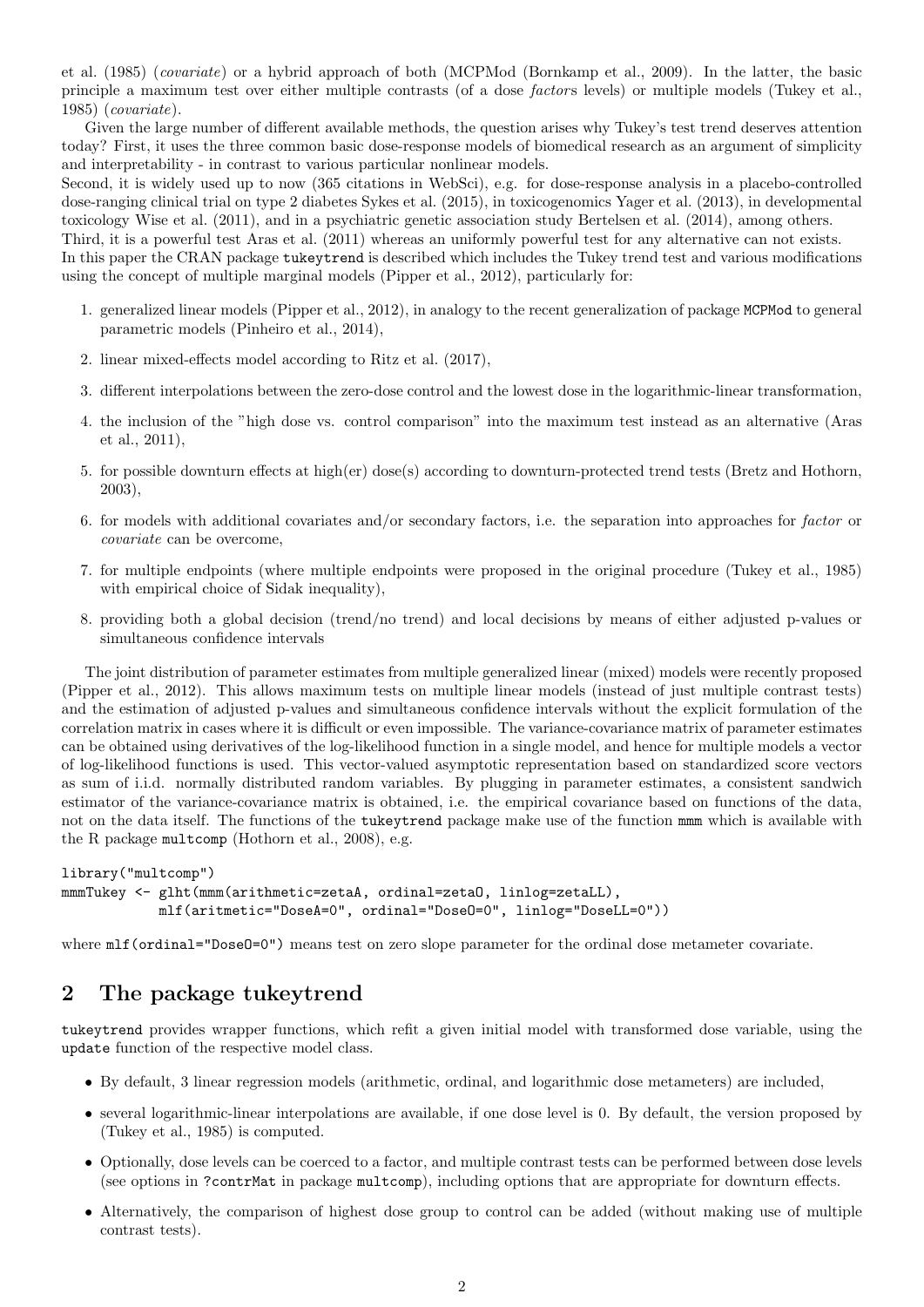• Currently, model classes lm, glm, lmerMod and lme are supported, the right hand side of the (fixed effects) formula may contain secondary factors or covariates, but no interactions with the dose variable.

The refitted models are combined into an list (resembling the structure use in mmm of package multcomp). Suitable linear functions defining the hypotheses of interest are combined into an mlf-like object. by Default, suitable degrees of freedom are extracted from the model objects.

These lists may be passed manually to function glht of package multcomp, or by using function asglht. Tukey trend objects based on different initial models can be combined into one by function combtt. In this way, joint inference is possible

- for models with different endpoints, including endpoints of different scale (continuous, binomial, counts)
- models differing w.r.t secondary covariates,
- or transformations of the endpoints.

When passing the objects to glht, one may make further use of the built-in functionality of glht, e.g.,

- passing a suitable degree of freedom
- require sandwich estimators to account for heterogeneous variance

Finally, the functions summary and confint of the multcomp package can be used to compute adjusted p-values of tests and simultaneous confidence intervals for slope parameter and/or multiple contrasts.

## 3 Case studies

An advantage of the modified Tukey trend test is mainly the use of the generalized linear (mixed effect) model. This is demonstrated below by several case studies. Next to package multcomp, further packages must be installed to successfully run the example code of the case studies: We will make use of the packages xtable, reshape2, plyr for generation of graphics, tables, and for data operations (Dahl, 2016; Wickham, 2007, 2011). In single examples we illustrate additional options for analysis that use functions of the packages lme4, pbkrtest, sandwich (Bates et al., 2015; Halekoh and Højsgaard, 2014; Zeileis, 2006). Further, data sets, plot functions and data generating functions are obtained from CRAN packages DoseFinding, SASmixed, HSAUR3, Corrbin, aods3, stepp, SimComp.

library("xtable")

Finally, a number of example data sets are obtained from the R package SiTuR, which is available from a gitHub repository. The package may be installed via

```
library("devtools")
install_github("lahothorn/SiTuR")
```
However, these data sets are also included in the .Rnw source of this vignette, directly preceding the R code first using the example.

## 3.1 One primary endpoint assuming normal distributed residuals

The data set litter is used for the standard case where the mean litter weight represent the primary endpoint, dose the quantitative variable and gesttime (gestation time) and number (number of animals in litter) as adjusting covariates (or alternatively as secondary endpoint) (Westfall (1997)).

The first code snippet shows the standard Tukey trend test just for the primary covariate dosen.

```
data(litter, package="multcomp")
dl <- litter
dl$dosen <- as.numeric(as.character(dl$dose))
fitw <- lm(weight ~ dosen, data=dl)
ttw <- tukeytrendfit(fitw, dose="dosen", scaling=c("ari", "ord", "arilog"))
exa1<-summary(glht(model=ttw$mmm, linfct=ttw$mlf))
```
None of the p-values is  $< 0.05$ . The possible problem in this example is a possible plateau effect for the  $5,50,500$ doses - a more appropriate model for such shapes is recommended, e.g. in Section 3.2.2.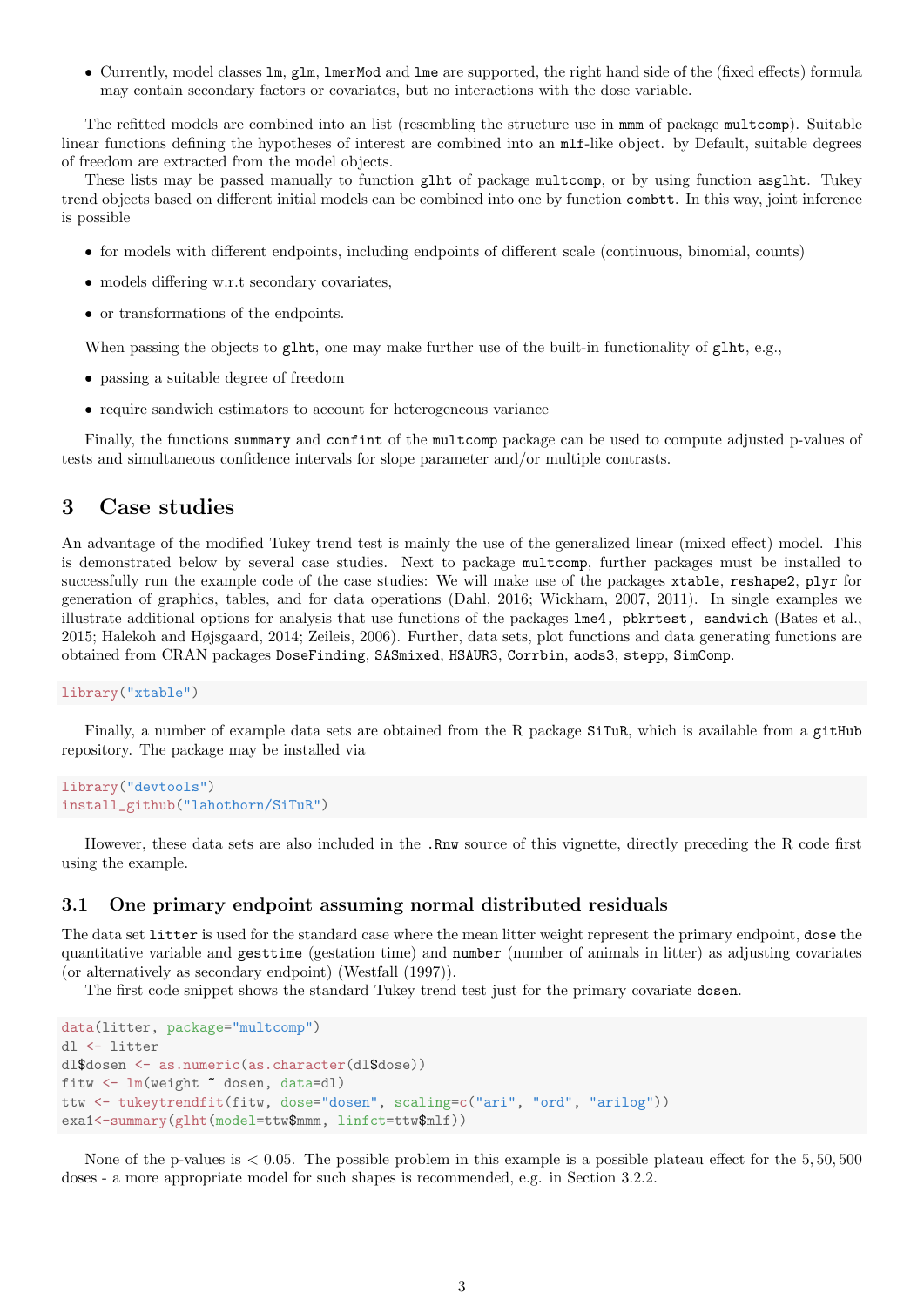Table 1: Adjusted p-values for standard Tukey Trend Test

| Dose metameter           | Test statistics | <i>p</i> -value |  |
|--------------------------|-----------------|-----------------|--|
| dosenari: dosenari       | $-0.8180$       | 0.5373          |  |
| dosenord: dosenord       | $-1.7027$       | 0.1299          |  |
| dosenarilog: dosenarilog | $-1.1283$       | 0.3516          |  |



Figure 1: Mean litter weights

### 3.1.1 Small sample size modification

The underlying mmm approach is asymptotic, i.e., too liberal for small sample sizes. The use of a multivariate tdistribution with an appropriate degree of freedom is straightforward. Options are residual degree of freedom (ddf="residual") for linear, generalized and mixed effect models and the Kenward-Roger degree of freedom ddf="KR" for mixed effect model, relying on packages lme4 (Bates et al., 2015) and pbkrtest (Halekoh and Højsgaard, 2014).

```
ttdf <- tukeytrendfit(fitw, dose="dosen", scaling=c("ari", "ord", "arilog"), ddf="residual")
exa1a <- summary(glht(model=ttdf$mmm, linfct=ttdf$mlf, df=min(ttdf$df)))
```
The use of this modification is highly recommended for small to medium sample sizes to avoid to liberal results (see the use of Kenward-Rogers df in the mixed effects model in Section 3.6.

#### 3.1.2 Adjustment against multiple covariates

The adjustment against subject-characterizing covariates is a basic principle and easy to achieve in the underlying glm-framework (where both covariates matters in the example, see the object covars).

```
fitc <- lm(weight ~ dosen + gesttime+number, data=dl)
covars<-anova(fitc)
ttc<- tukeytrendfit(fitc, dose="dosen", scaling=c("ari", "ord", "arilog"), ddf="residual")
exa3 <- summary(glht(model=ttc$mmm, linfct=ttc$mlf))
```
#### 3.1.3 Consideration of different covariance-adjusting models

An interesting aspect is the simultaneous consideration of different covariance-adjusting models. A maximum test on several tukeytrendfit objects can be performed by means of the function combtt, for multiple covariance-adjusting models, or multiple models with different endpoints. As an example the evaluation of organ and body weights in a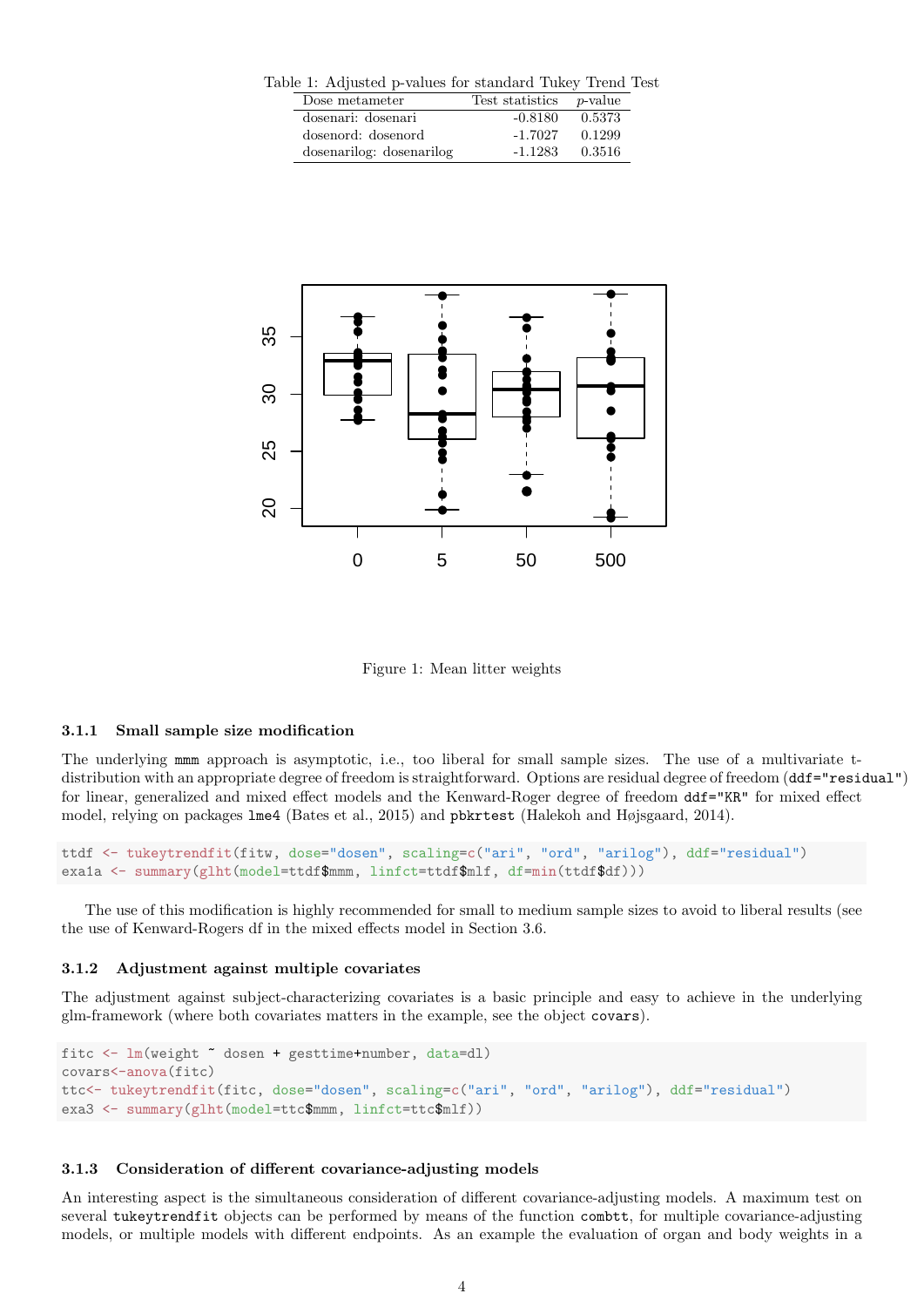Table 2: Adjusted p-values for finite Tukey Trend Test- adjusted against covariates

| Dose metameter           | Test statistics | <i>p</i> -value |
|--------------------------|-----------------|-----------------|
| dosenari: dosenari       | $-0.7766$       | 0.5710          |
| dosenord: dosenord       | $-1.7171$       | 0.1278          |
| dosenarilog: dosenarilog | $-1.0356$       | 0.4064          |

toxicological bioassay is used. When commonly using relative organ weights, it is a priori not clear how to consider the body weight: the relative organ weight, body weight as covariate or ignoring body weight Hot. The liver and body weights from a 13-week study on female F344 rats administered with sodium dichromate dihydrate were used here (NTP). Three different models are formulated: liver weight without considering body weight (mod1), relative liver weight (mod1), and liver weight with body weight as adjusting covariate (mod3)

```
#data("liv", package="SiTuR")
```

```
liv$relLiv <-liv$LiverWt/liv$BodyWt
mod1<-lm(LiverWt~Dose, data=liv)
mod2<-lm(relLiv~Dose, data=liv)
mod3<-lm(LiverWt~Dose+BodyWt, data=liv)
tt1<- tukeytrendfit(mod1, dose="Dose", scaling=c("ari", "ord", "arilog"), ddf="residual")
tt2<- tukeytrendfit(mod2, dose="Dose", scaling=c("ari", "ord", "arilog"), ddf="residual")
tt3<- tukeytrendfit(mod3, dose="Dose", scaling=c("ari", "ord", "arilog"), ddf="residual")
cttC <- combtt(tt1,tt2, tt3)
Exa4 <- summary(glht(model=cttC$mmm, linfct=cttC$mlf))
```
In the object Exa4 the consideration of body weight alone just for the arithmetic dose metameters reveals the smallest p-value (largest test value). Notice, the bivariate consideration of body and organ weight can be a further alternative, see Section 3.3.1.

#### 3.1.4 Allowing variance heterogeneity

In biomedical dose-response problems the assumption of a constant variance is commonly violated. An assumption of constant coefficient of variation seems to be more plausible. More general, heterogeneous variances can be expected. Common linear regression model assumes homogeneous variance. Several modifications for heterogeneous variances are available, among them the sandwich covariance estimator (Zeileis, 2006). Notice that this modification may be liberal for small sample sizes. Creatin kinase data from a toxicological bioassay (Hot) are used as an example.



Figure 2: Boxplots of creatin kinase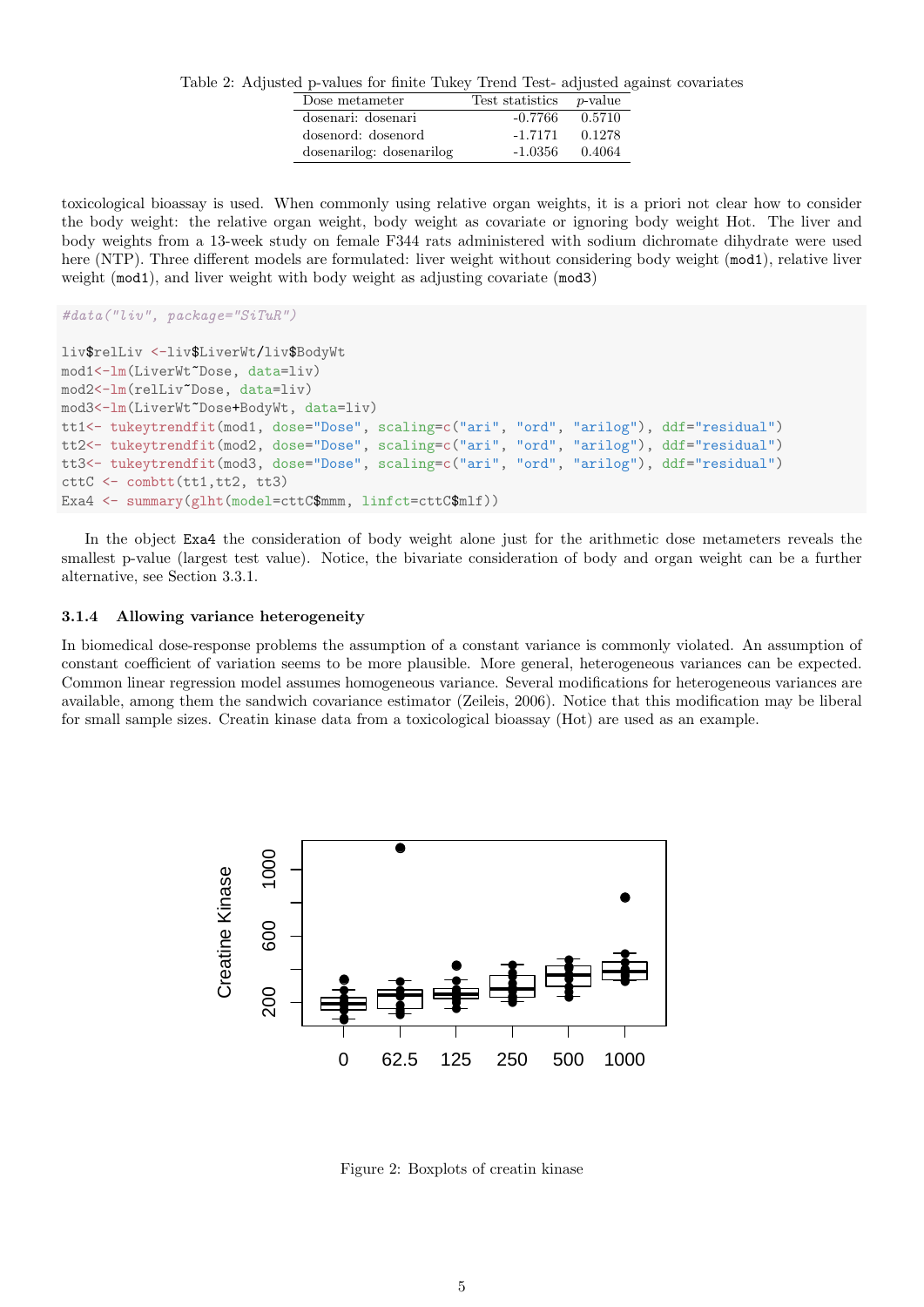```
fitG<-lm(value~Dose, data=mclinA)
library("sandwich")
ttO <- tukeytrendfit(fitG, dose="Dose", scaling=c("ari", "ord", "arilog"), ddf="residual")
exa5a<-summary(glht(model=tt0$mmm, linfct=tt0$mlf))
exabs < summary (glht(model=tt0$mmm, linfct=tt0$mlf, vcov = sandwich))
```
Notice, for this balanced design the difference between standard and sandwich estimator of the variance-covariance matrix in objects exa5a,exa5b is small. Substantial differences may occur when in the dose-response relationship larger variances occur in groups with smaller sample sizes, vice versa.

## 3.1.5 Finding an appropriate log-transformation for the zero dose control

An approximation must be used to log-transform the zero dose control. Tukey et al. (1985) proposed  $log(d_1)-f * (d_1$  $d_0/(d_2 - d_1) * (log(d_2/d_1))$  with  $f = 1$ . The function tukeytrendfit allows an arbitrary vector of positive f-values by the option d0shift (again adjusted for these multiple models).

```
fitG<-lm(value~Dose, data=mclinA)
library("sandwich")
ttG <- tukeytrendfit(fitG, dose="Dose", scaling=c("ari", "ord", "arilog"),
                     ddf="residual", d0shift=c(0,0.1, 0.2, 0.5, 1, 2, 5, 10, 20, 50) )
exa5c <- summary(glht(model=ttG$mmm, linfct=ttG$mlf, vcov = sandwich))
```
The object exa5c shows the clear effect of an *optimal* transformation: for  $f = 10$  the smallest p-value is achievedmuch smaller than for the ordinal model selected in object exa5a.

## 3.2 Considering dose as a quantitative covariate and a qualitative factor jointly

A main property to be emphasized is the joint modeling of dose as quantitative covariate and a qualitative factor, shown for different setups.

#### 3.2.1 Inclusion of the control vs. high dose comparison

A power comparison by Aras et al. (2011) of the test control vs. highdose (CvsH) and the Tukey trend test revealed that the CvsH-test is superior to Tukey's trend test only when all the middle doses have identical or near identical response. Because such pattern occur not too frequently, they recommend Tukey's trend test alone. Instead focusing on the decision between CvsH-test and Tukey-test, the CvsH-test can be included as a fourth model in Tukey's trend test. A two-sample CvsH test is identical to a linear regression model for only two groups. Ignoring all other dose groups is technically achieved in the tukeytrend package by replac9ing the data of these groups by NA's). The multiplicity penalty for including a further model will be small, because a CvsH-model is highly correlated with the three other models. Notice, that the comparison of the CvsH-test alone (i.e. ignoring all other doses) has a special meaning in trend testing. It is a single contrast within the Williams (1971) or Dunnett (1955) multiple contrast test and its combination (Jaki and Hothorn (2013)) and is the first test in the closed testing procedure under order restriction (Hothorn et al.  $(1997)$ .

```
ttw6 <- tukeytrendfit(fitw, dose="dosen", scaling=c("ari", "ord", "log", "arilog", "highvslow"))
Exa6 <- summary(glht(model=ttw6$mmm, linfct=ttw6$mlf, alternative="less"))
```
## 3.2.2 Tukey trend test and Williams contrasts

The two main representatives of trend test for quantitative and qualitative dose, namely Tukey trend tests and Williamstype contrasts (Bretz and Hothorn, 2002), can be considered jointly.

```
ttw8 <- tukeytrendfit(fitc, dose="dosen", ddf="residual",
                      scaling=c("ari", "ord", "log", "arilog", "treat"),
                      ctype="Williams")
exa8<-summary(glht(ttw8$mmm, ttw8$mlf, alternative="less"))
```
The p-value for comparing all pooled dose groups against control  $(C3)$  is  $\lt$  0.05, i.e., a plateau trend shows the clearest significance (but all quasilinear models reveal rather large p-values).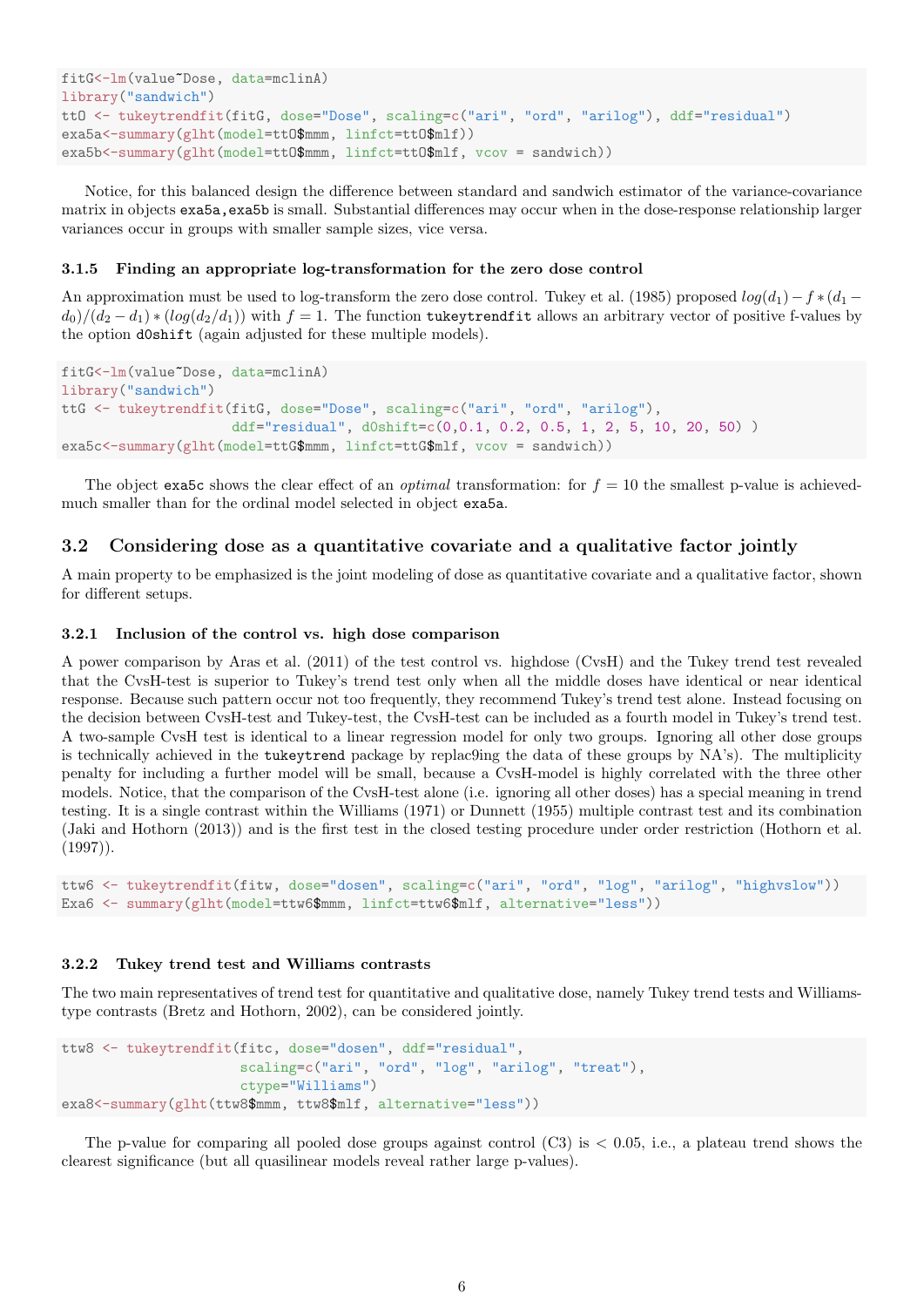| Table 3: Tukey and Williams Trend Test |                 |            |
|----------------------------------------|-----------------|------------|
| Dose metameter                         | Test statistics | $p$ -value |
| dosenari: dosenari                     | $-0.7766$       | 0.4437     |
| dosenord: dosenord                     | $-1.7171$       | 0.1176     |
| dosenlog: dosenlog                     | 0.5757          | 0.9275     |
| dosenarilog: dosenarilog               | $-1.0356$       | 0.3320     |
| dosentreat: C 1                        | $-2.0050$       | 0.0664     |
| dosent reat: $C2$                      | $-2.2706$       | 0.0370     |
| dosentreat: C 3                        | $-2.8467$       | 0.0079     |

#### 3.2.3 Tukey and Dunnett test

In designs including a zero-dose control, alternatives according to a monotonic trend or differences to control may be of interest Jaki and Hothorn (2013). Therefore Tukey trend test and Dunnett test can be considered jointly.

```
ttw9 <- tukeytrendfit(fitw, dose="dosen",
                      scaling=c("ari", "ord", "log", "arilog", "treat"),
                      ctype="Dunnett")
Exa9<-summary(glht(ttw9$mmm, ttw9$mlf, alternative="less"))
```
#### 3.2.4 Taking specific non-monotonic dose-response relationships into account

In some dose-response assay, particularly in toxicology, a downturn effect at high doses is likely, i.e. a non-monotonic dose-response relationship may occur Hot. Trend tests may be seriously biased and tests without any order restriction, such as Dunnett test, allows only group wise inference. A double maximum test can be used, a maximum over all possible peak point doses (from k, $(k-1)$ , $(k-2)$ , ..., 1) and a maximum on the multiple contrasts, e.g. Williams-type contrasts (Bretz and Hothorn, 2003). This idea can be easily transferred to the Tukey trend test approach by i) defining an so-called UmbrellaWilliams contrast (Bretz and Hothorn, 2003), i.e. taking dose qualitatively or, ii) using a double maximum test on the possible peak points and the three regression models, where these dose metameters up to certain dose are replaced with NA (see below object comptt). Although 3k instead of 3 models are subject to a maximum test, the power will be not sacrificed because many of these models are highly correlated.

i) dose qualitatively

```
tt10 <- tukeytrendfit(fitw, dose="dosen", scaling=c("ari", "ord", "arilog", "treat"),
                     ctype="UmbrellaWilliams", ddf="residual")
Exa10<-summary(glht(model=tt10$mmm, linfct=tt10$mlf, alternative="less"))
```
ii) dose quantitatively

```
dl$dos500<-dl$dosen; dl$dos50<-dl$dosen
dl$dos500[dl$dosen==500] <-NA
dl$dos50[dl$dosen==500] <-NA
dl$dos50[dl$dos50==50] <-NA
fitall<-lm(weight ~ dosen, data=dl)
fit500 \leftarrow lm(weight \tilde{\phantom{a}} dos500, data=dl)
fit50 \leftarrow lm(weight \sim dos50, data=dl)
tt50<- tukeytrendfit(fit50, dose="dos50", scaling=c("ari"), ddf="residual")
tt500<- tukeytrendfit(fit500, dose="dos500", scaling=c("ari", "ord", "arilog"), ddf="residual")
ttall<- tukeytrendfit(fitall, dose="dosen", scaling=c("ari", "ord", "arilog"), ddf="residual")
combi10 <- combtt(tt50,tt500,ttall)
comptt<- summary(glht(model=combi10$mmm, linfct=combi10$mlf, alternative="less"))
```
#### 3.2.5 Testing vs. pooled doses

For plateau-shaped dose-response relationships testing vs. the pooled doses may be of interest. For example, in the randomized placebo-controlled dose finding trial with golimumab to treat ulcerative colitis (Rutgeerts et al., 2015), unadjusted p-values have been used for comparisons of all individual doses vs. placebo and as well against the pooled doses. As an example the health-related quality according to IBD-Questionnaire (change from baseline after 6 weeks) was used (see Table 2 in Rutgeerts et al. (2015)). Only summary data are available and therefor simulated normal distributed raw data were generated for the analysis here.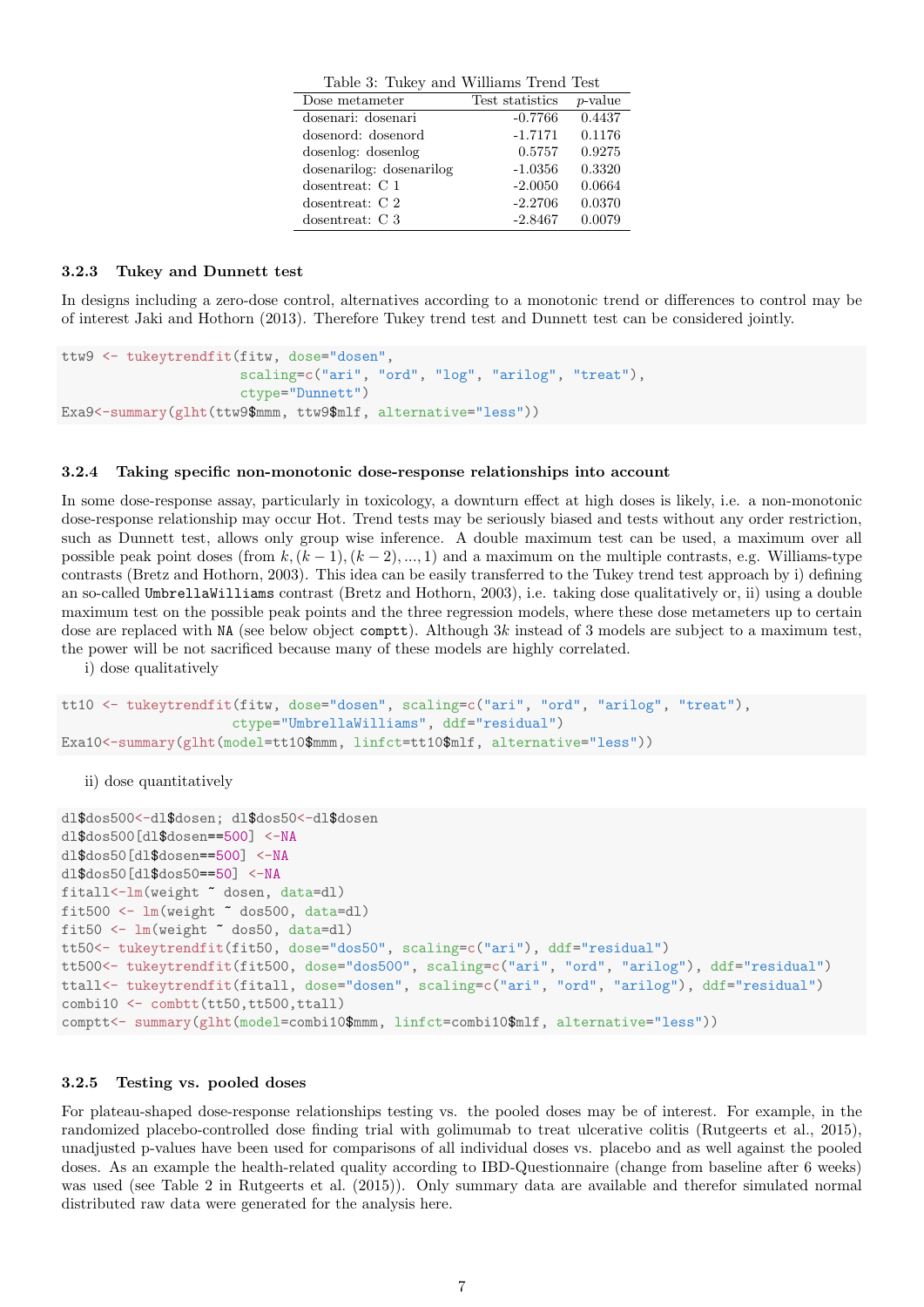```
library("SimComp")
set.seed(170549)
d1 <- ermvnorm(n=73,mean=c(12.9, 22.0, 23.0, 24.4),sd=c(29.07,32.82, 30.99, 31.77))
d2 <- ermvnorm(n=61,mean=c(12.9, 22.0, 23.0, 24.4),sd=c(29.07,32.82, 30.99, 31.77))
d3 <- ermvnorm(n=75,mean=c(12.9, 22.0, 23.0, 24.4),sd=c(29.07,32.82, 30.99, 31.77))
d4 <- ermvnorm(n=77,mean=c(12.9, 22.0, 23.0, 24.4),sd=c(29.07,32.82, 30.99, 31.77))
dose \leq as.numeric(rep(c(0, 1, 2, 4),c(73,61, 75, 77)))
IBDQ < -c(d1[, 1], d2[, 2], d3[, 3], d4[, 4]rut<-data.frame(IBDQ,dose)
lmRU <-glm(IBDQ~dose, data=rut)
Cmat3 <-- c(-3, 1, 1, 1)EXRU <- tukeytrendfit(lmRU, dose="dose", scaling=c("ari", "ord", "arilog", "treat"), ctype=Cmat3)
EXRRU <- summary(glht(model=EXRU$mmm, linfct=EXRU$mlf))
```

| 4. Tuncy from the direct popied dose vs. place of |                 |                 |
|---------------------------------------------------|-----------------|-----------------|
| Dose metameter                                    | Test statistics | <i>p</i> -value |
| doseari: doseari                                  | 2.0435          | 0.0751          |
| doseord: doseord                                  | 2.2206          | 0.0499          |
| dosearilog: dosearilog                            | 2.2206          | 0.0496          |
| dosetreat: 1                                      | $-2.4785$       | 0.0252          |

The p-values for a trend (log-transformed) is about 0.05, but for the pooled doses vs. placebo it is about 0.025, not surprising for such a plateau shape.

#### 3.2.6 Designs without a control group

Many designs in preclinical or clinical trials include a negative control or placebo. The comparison of the doses vs. control is mainly of interest. However, designs without a control exists, e.g., Verrier et al. (2014). Whereas the Williams trend test can not be used and other multiple contrast tests such as Changepoint contrasts must be used, the Tukey trend test can easily used for such data.

```
verrier<-data.frame(
   dose = c(5, 10, 20, 40, 60),
   events = c(28, 26, 14, 12, 4),
   n = c(70, 59, 90,88, 77))
lmV <-glm(cbind(events,n-events)~dose, data=verrier, family= binomial(link="logit"))
EXV <- tukeytrendfit(lmV, dose="dose", scaling=c("ari", "ord", "log"))
EXVV <- summary(glht(model=EXV$mmm, linfct=EXV$mlf))
```
## 3.3 Multiple endpoints

Although the independent dose-response analysis is quite common, the joint analysis of p correlated endpoints is needed and already proposed in the original procedure (Tukey et al., 1985) with empirical choice of the Sidak inequality. The extension of the multiple marginal model approach is straightforward by using  $p * 3$  models. Here, the advantage of this new method is clearly shown: the variance matrix needs not be explicitly formulated, but it is estimated from the data in each specific design. Moreover, it allows also differently scaled endpoints in the generalized linear modelalternative evaluations are rather complicated. This allows the analysis of equally scaled multiple endpoints, such as multiple normals (as an alternative the a related max(max)-test proposed by Hasler and Hothorn (2013)) or multiple binary endpoints (as an alternative the a related max-test in Klingenberg and Satopaeae (2013)). Moreover, it allows also the consideration differently scaled multiple endpoints, such a normal and binary, as an alternative to the joint modeling approach (Faes et al., 2006).

#### 3.3.1 Multiple normal endpoints

In the above liver weight example, liver and body weights can be considered also as two primary endpoints Hot.

```
fitLl <-lm(LiverWt~Dose, data=liv)
fitLb <-lm(BodyWt~Dose, data=liv)
ttLl <- tukeytrendfit(fitLl, dose="Dose", scaling=c("ari", "ord", "arilog"))
ttLb <- tukeytrendfit(fitLb, dose="Dose", scaling=c("ari", "ord", "arilog"))
cttL <- combtt(ttLl, ttLb)
EXA11<-summary(glht(model=cttL$mmm, linfct=cttL$mlf))
```
For both organ and body weight a decreasing trend exist for arithmetic dose scores, clearer for organ weight.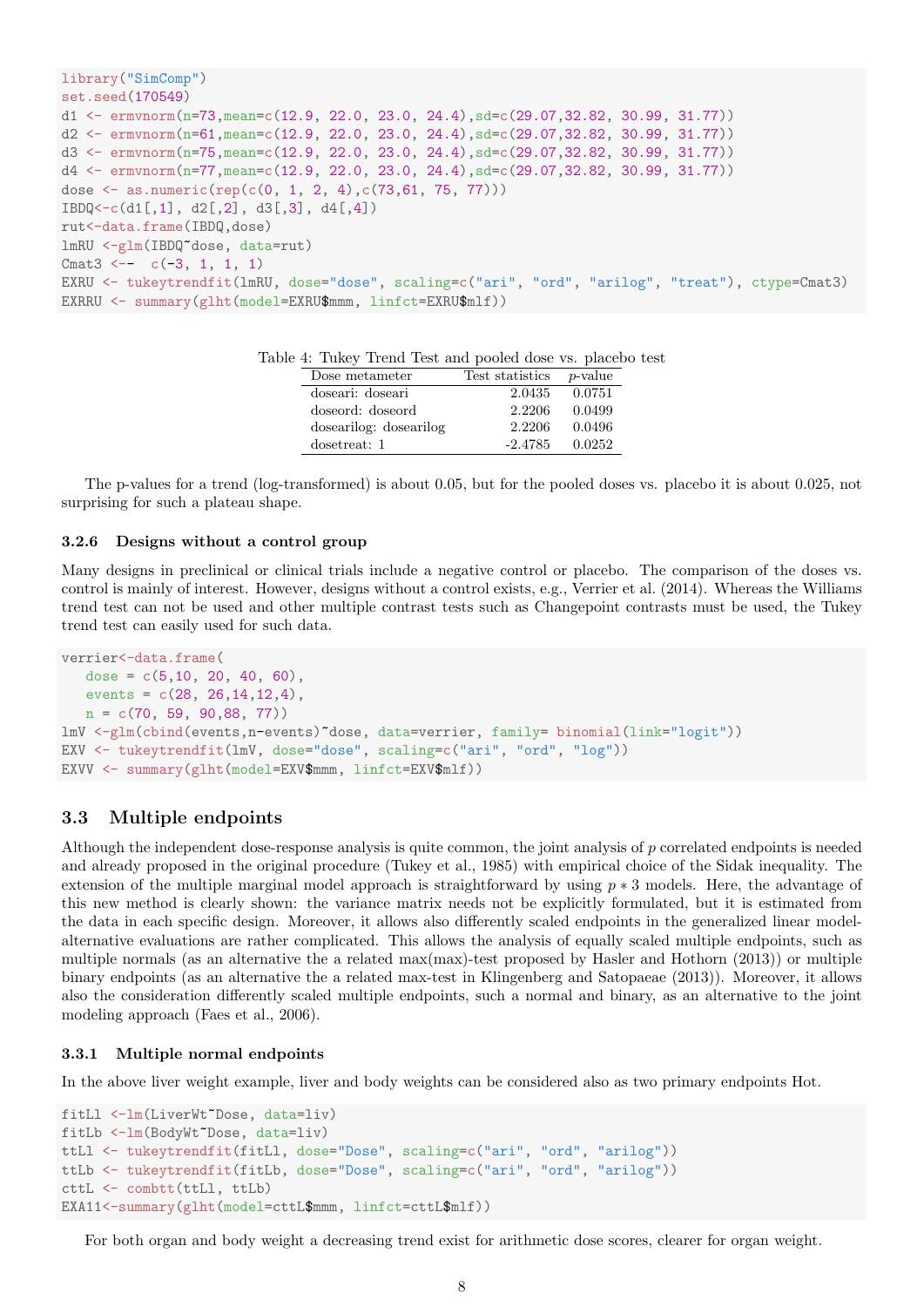| Table 5: Bivariate Tukey Trend Test    |                 |            |  |  |
|----------------------------------------|-----------------|------------|--|--|
| Dose metameter                         | Test statistics | $p$ -value |  |  |
| ttLl.lm.LiverWt.Doseari: Doseari       | $-6.0359$       | 0.0000     |  |  |
| ttLl.lm.LiverWt.Doseord: Doseord       | $-5.1679$       | 0.0000     |  |  |
| ttLl.lm.LiverWt.Dosearilog: Dosearilog | $-5.1679$       | 0.0000     |  |  |
| ttLb.lm.BodyWt.Doseari: Doseari        | $-5.3800$       | 0.0000     |  |  |
| ttLb.lm.BodyWt.Doseord: Doseord        | $-3.9784$       | 0.0002     |  |  |
| ttLb.lm.BodyWt.Dosearilog: Dosearilog  | $-3.9784$       | 0.0001     |  |  |

### 3.3.2 Multiple normal endpoints with missing data

The mmm-approach can deal with missing values under the MCAR assumption (Pipper et al., 2012). Below, an artificial pattern of missing values is introduced, just to illustrate the ability of the tukeytrend package to deal with missing values.

```
# data("liv", package="SiTuR")
livv<-liv
livv[3,2] <- livv[14,2] <- livv[19,2] <- livv[46,2] <- livv[53,2] <- livv[54,2]<- NA
livv[1,3] <- livv[11,3] <- livv[18,3] <- livv[42,3] <- livv[55,3]<- NA #missing MCAR
fitLlv <-lm(LiverWt~Dose, data=livv)
fitLbv <-lm(BodyWt~Dose, data=livv)
ttLlv <- tukeytrendfit(fitLlv, dose="Dose", scaling=c("ari", "ord", "arilog"))
ttLbv <- tukeytrendfit(fitLbv, dose="Dose", scaling=c("ari", "ord", "arilog"))
cttLv <- combtt(ttLlv, ttLbv)
Exa15<-summary(glht(model=cttLv$mmm, linfct=cttLv$mlf))
```
## 3.3.3 Multiple binary endpoints

The analysis of multiple binary endpoints is commonly a challenge because the correlation is rather small, zero cells may occur and the sample sizes are often too small to assume reasonable performance of asymptotic Wald-type intervals or tests. In the following multiple tumors example (Hot), 4 treatment groups (doses 0, 37, 75, 150), each containing 50 mice, have been investigated for presence or absence of 89 different tumor classifications (t01,...,t89). We will restrict our analysis on those 10 tumor classifications, that show an overall abundance more than 5. Most of the remaining 89 classifications occur just once or twice across all 200 mice.

```
# data("miceF", package="SiTuR")
miceF$dose <- miceF$group
     miceF$dose[miceF$dose==0] <-0
      miceF$dose[miceF$dose==1] <-37
      miceF$dose[miceF$dose==2] <-75
     miceF$dose[miceF$dose==3] <-150
cst <- colSums(miceF[, 4:92])
tt5 <-as.matrix(miceF[, names(cst[cst>5])])
```
The Figure shows the resulting 10 x 200 data matrix with presence/absence of the 10 most abundant tumors in black/white, along with the dose groups as a color scale. Some of the tumor classes are mutually exclusive subclasses of the same tumor  $(t26,t27; t28, t29)$ , other tumor classes may be weakly correlated.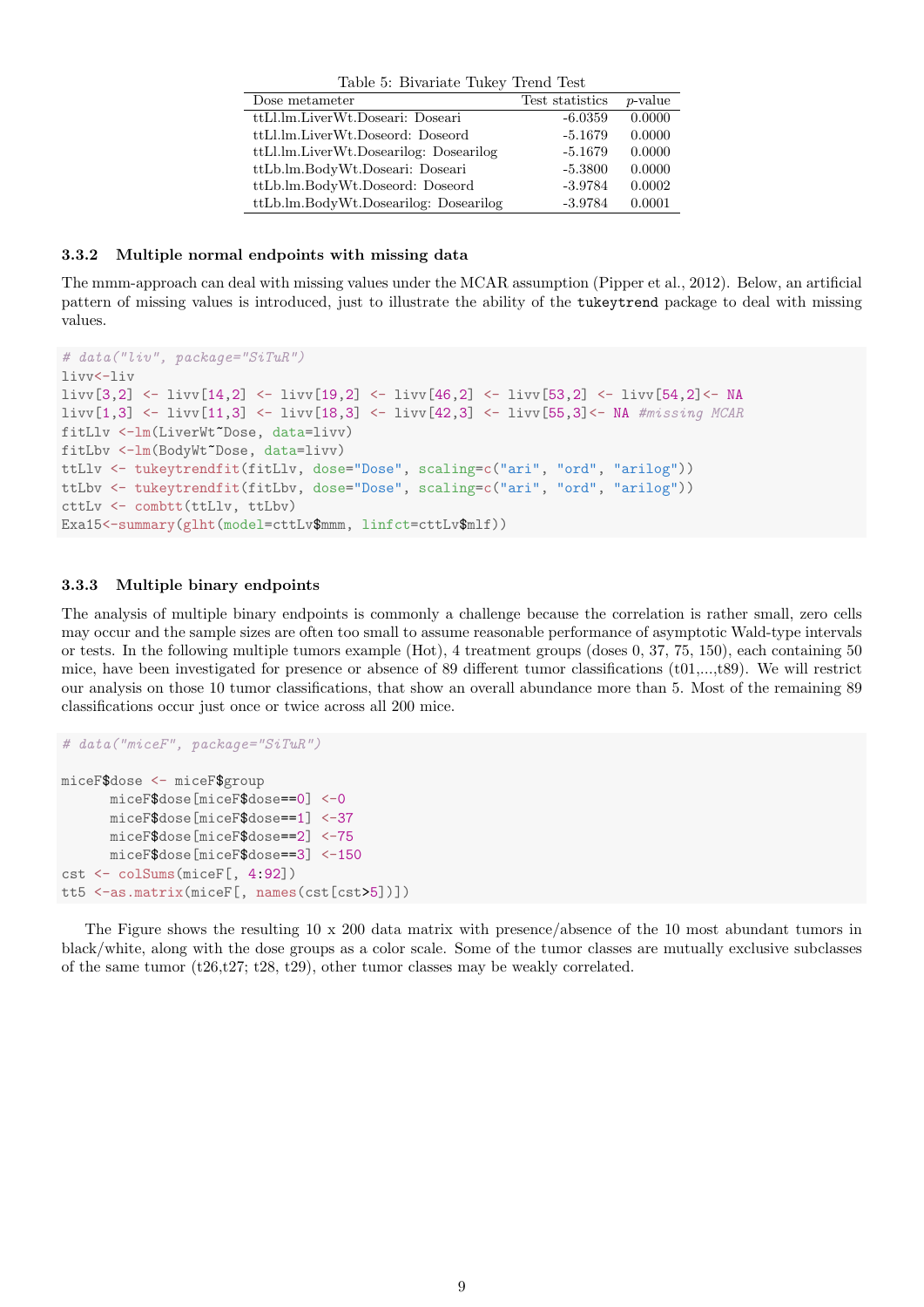## dose group



Figure 3: Presence/absence of 10 tumor classes in 200 mice

Below, Tukey trend test (arithmetic, ordinal and interpolated logarithmic dose metameters) is applied on 10 generalized linear models with logit link and binomial assumption.

```
N24i <- glm(t24 ~ dose, data=miceF, family=binomial())
N26i <- glm(t26 ~ dose, data=miceF, family=binomial())
N27i \leq glm(t27 \sim dose, data=miceF, family=binomial())
N28i <- glm(t28 ~ dose, data=miceF, family=binomial())
N29i <- glm(t29 ~ dose, data=miceF, family=binomial())
N36i <- glm(t36 ~ dose, data=miceF, family=binomial())
N41i <- glm(t41 ~ dose, data=miceF, family=binomial())
N42i \leftarrow \text{glm}(t42 \text{ }^{\circ} \text{ dose}, \text{ data=microF}, \text{ family=binomial}()N59i <- glm(t59 ~ dose, data=miceF, family=binomial())
N71i <- glm(t71 ~ dose, data=miceF, family=binomial())
tu24i <- tukeytrendfit(N24i, dose="dose", scaling=c("ari", "ord", "arilog"))
tu26i <- tukeytrendfit(N26i, dose="dose", scaling=c("ari", "ord", "arilog"))
tu27i <- tukeytrendfit(N27i, dose="dose", scaling=c("ari", "ord", "arilog"))
tu28i <- tukeytrendfit(N28i, dose="dose", scaling=c("ari", "ord", "arilog"))
tu29i <- tukeytrendfit(N29i, dose="dose", scaling=c("ari", "ord", "arilog"))
tu36i <- tukeytrendfit(N36i, dose="dose", scaling=c("ari", "ord", "arilog"))
tu41i <- tukeytrendfit(N41i, dose="dose", scaling=c("ari", "ord", "arilog"))
tu42i <- tukeytrendfit(N42i, dose="dose", scaling=c("ari", "ord", "arilog"))
tu59i <- tukeytrendfit(N59i, dose="dose", scaling=c("ari", "ord", "arilog"))
tu71i <- tukeytrendfit(N71i, dose="dose", scaling=c("ari", "ord", "arilog"))
tt10 <- combtt(tu24i, tu26i, tu27i, tu28i, tu29i, tu36i, tu41i, tu42i, tu59i, tu71i)
stt10 <- summary(asglht(tt10))
```
For tumor classes t24, t27, t29 and t42 we find significantly increasing proportions with increasing dose.

## 3.3.4 Multiple, differently scaled endpoints

A first example considers a normal distributed and count endpoint, a second example a normal distributed and binary endpoint. Rather common are multiple, but differently scaled endpoints, such as normal and binomial, or binomial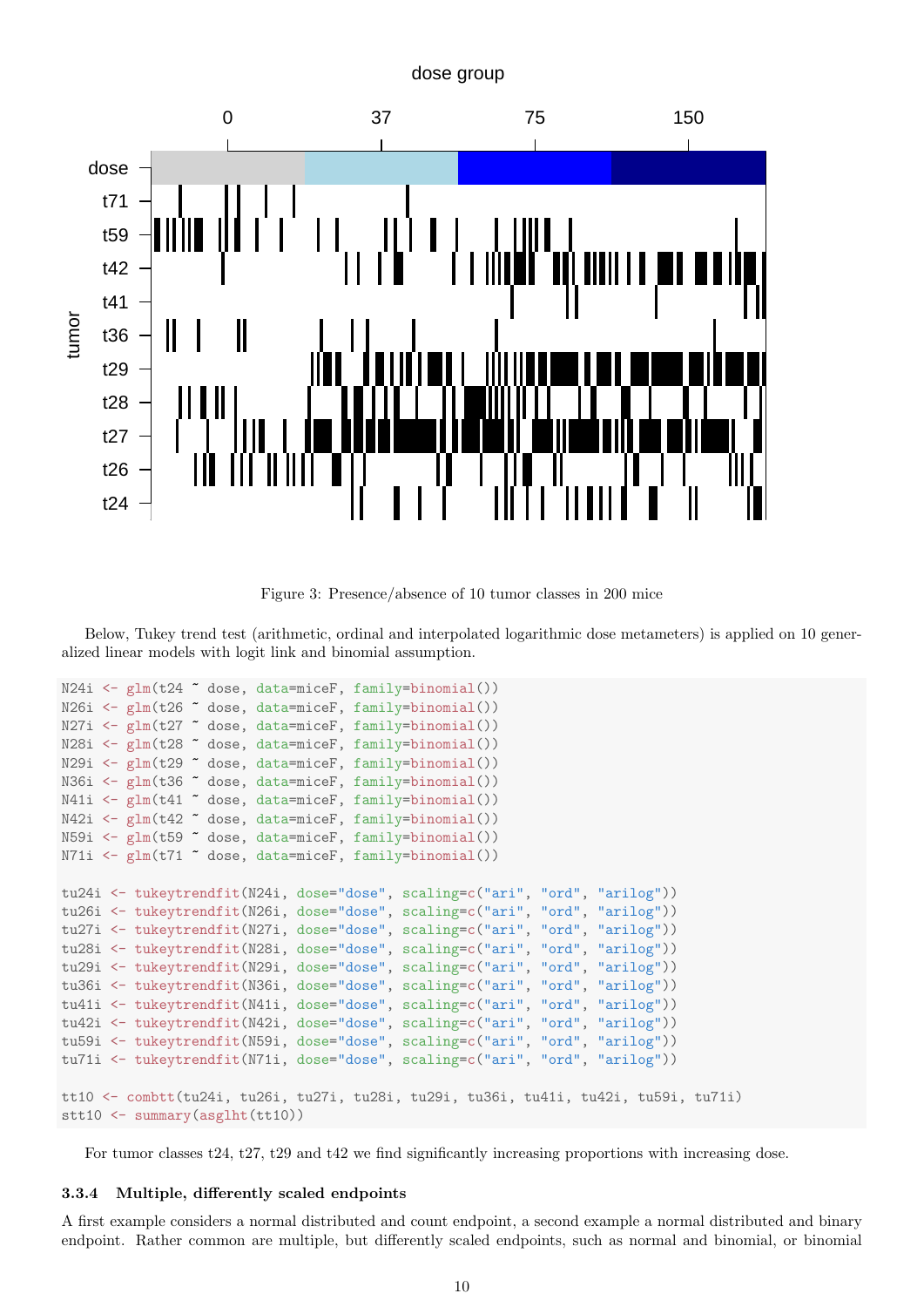| Model                                       | Test stats | p-value |
|---------------------------------------------|------------|---------|
| tu24i.glm.t24.doseari: doseari              | 3.05       | 0.03022 |
| tu24i.glm.t24.doseord: doseord              | 3.29       | 0.01444 |
| $tu24i$ .glm.t24.dosearilog: dosearilog     | 3.29       | 0.01419 |
| tu26i.glm.t26.doseari: doseari              | $-0.67$    | 0.99938 |
| $tu26i$ .glm.t $26$ .doseord: doseord       | $-0.80$    | 0.99668 |
| $tu26i$ .glm.t $26$ .dosearilog: dosearilog | $-0.80$    | 0.99672 |
| tu27i.glm.t27.doseari: doseari              | 3.60       | 0.00490 |
| $tu27i$ .glm. $t27$ .doseord: doseord       | 4.41       | 0.00022 |
| $tu27i$ .glm.t27.dosearilog: dosearilog     | 4.40       | 0.00025 |
| tu28i.glm.t28.doseari: doseari              | 0.31       | 1.00000 |
| tu28i.glm.t28.doseord: doseord              | 0.82       | 0.99613 |
| $tu28i$ .glm.t28.dosearilog: dosearilog     | 0.82       | 0.99612 |
| tu29i.glm.t29.doseari: doseari              | 6.44       | 0.00000 |
| tu29i.glm.t29.doseord: doseord              | 6.79       | 0.00000 |
| $tu29i.glm.t29.dosearilog:$ dosearilog      | 6.79       | 0.00000 |
| tu36i.glm.t36.doseari: doseari              | $-1.84$    | 0.52293 |
| tu36i.glm.t36.doseord: doseord              | $-1.98$    | 0.41804 |
| tu36i.glm.t36.dosearilog: dosearilog        | $-1.98$    | 0.41703 |
| tu41i.glm.t41.doseari: doseari              | 2.26       | 0.24287 |
| tu41i.glm.t41.doseord: doseord              | 2.21       | 0.26880 |
| tu41i.glm.t41.dosearilog: dosearilog        | 2.21       | 0.26888 |
| tu42i.glm.t42.doseari: doseari              | 5.65       | 0.00000 |
| tu42i.glm.t42.doseord: doseord              | 5.78       | 0.00000 |
| $tu42i$ .glm.t $42$ .dosearilog: dosearilog | 5.79       | 0.00000 |
| tu59i.glm.t59.doseari: doseari              | $-3.41$    | 0.00950 |
| tu59i.glm.t59.doseord: doseord              | $-3.45$    | 0.00801 |
| $t\mu 59i$ .glm.t59.dosearilog: dosearilog  | $-3.44$    | 0.00857 |
| tu71i.glm.t71.doseari: doseari              | $-2.02$    | 0.39005 |
| tu71i.glm.t71.doseord: doseord              | $-2.11$    | 0.33266 |
| $tu71i.g$ lm.t $71.d$ osearilog: dosearilog | $-2.10$    | 0.33908 |

Table 6: Tukey trend test for bivariate binary

and time-to-event. In the above litter weight example, the number of litter mates can be considered as a second endpoint,that cna be analysed ibn a generalized linear model with quasipoisson assumption (McCullagh and Nelder, 1989).

```
fitw <- lm(weight ~ dosen + gesttime, data=dl) #lm-model
ttw <- tukeytrendfit(fitw, dose="dosen", scaling=c("ari", "ord", "arilog"))
fitqp \leq glm(number~dosen + gesttime, data=dl, family=quasipoisson) # glm-model
ttqp <- tukeytrendfit(fitqp, dose="dosen", scaling=c("ari", "ord", "arilog"))
cttqw <- combtt(ttqp, ttw) # combine both models
Exa12<-summary(glht(model=cttqw$mmm, linfct=cttqw$mlf))
```
The dependencies between differently scaled multiple endpoints pup weight, fetal death and malformation and the covariate dose can be analyzed by specific regression models Catalano and Ryan (1992), weighted potential outcomes using principal strata Elliott et al. (2006),threshold models Faes et al. (2004) or bivariate random effects models Najita et al. (2009). As an example the ethylene glycol data from a developmental toxicity study conducted by the National Toxicology Program are available Wu and de Leon (2014).

94 pregnant mice were randomly exposed to ethylen glycol at four different dose levels, 0, 0.75, 1.5, and 3  $g/kg/day$ (with dose 0 as control) and 1028 live fetuses (litter sizes ranging from 1 to 16), were examined for various defects, including fetal weight (continuous) and the presence/absence of fetal malformations (binary), both believed to be sensitive indicators of toxicity. Figure 4 contains pup weights and number of malformations on a per-foetus level, see the raw data in Table 7.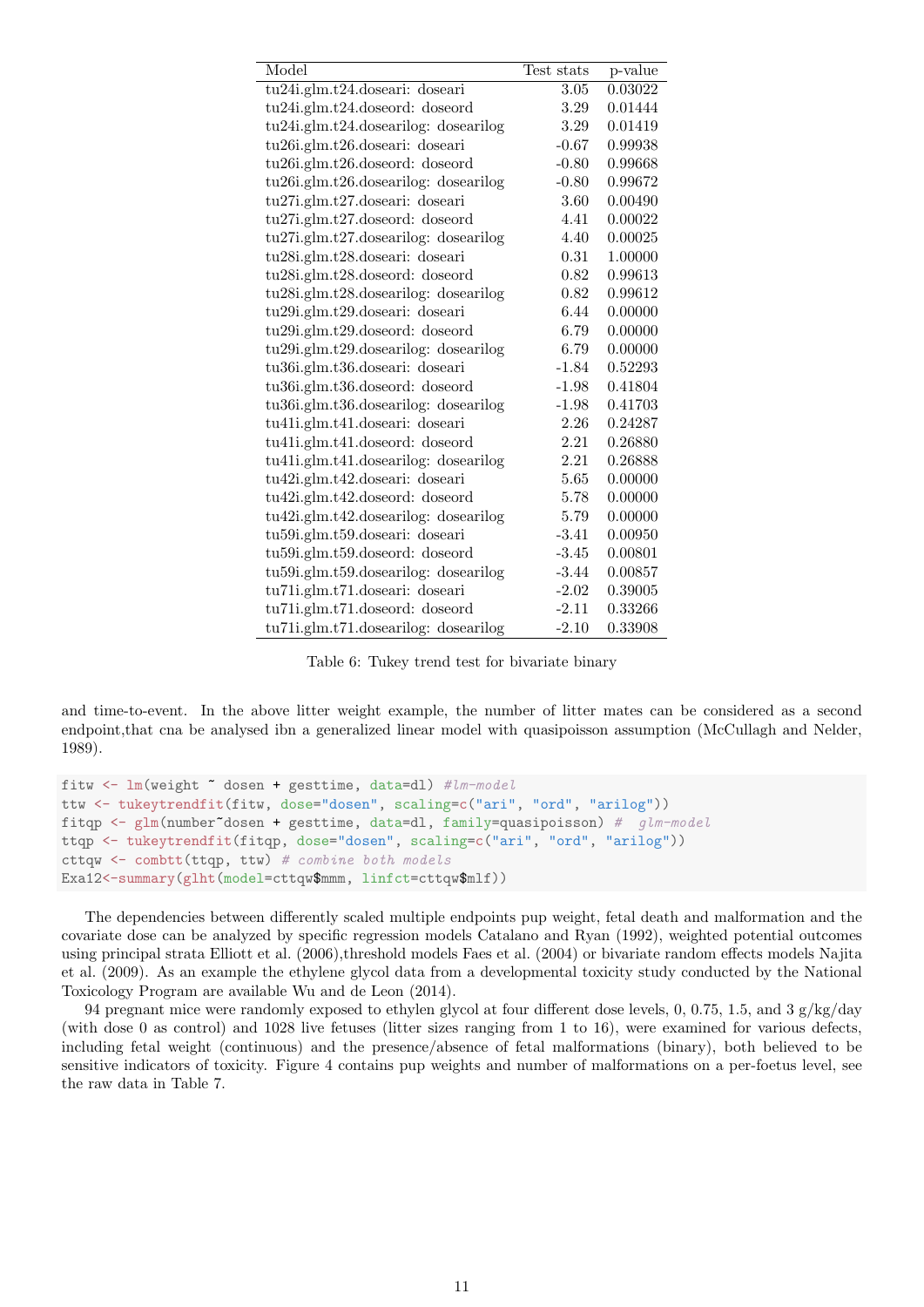| Litter | Dose             | Weight | Malformation     |
|--------|------------------|--------|------------------|
| 60     | $\boldsymbol{0}$ | 0.90   | $\boldsymbol{0}$ |
| 60     | $\boldsymbol{0}$ | 0.83   | $\boldsymbol{0}$ |
| 60     | $\boldsymbol{0}$ | 0.95   | $\boldsymbol{0}$ |
| 60     | $\boldsymbol{0}$ | 0.95   | $\boldsymbol{0}$ |
| 60     | $\boldsymbol{0}$ | 1.07   | $\boldsymbol{0}$ |
| 60     | $\boldsymbol{0}$ | 1.06   | $\boldsymbol{0}$ |
| 60     | $\boldsymbol{0}$ | 0.96   | $\boldsymbol{0}$ |
| 61     | $\boldsymbol{0}$ | 1.02   | $\boldsymbol{0}$ |
| 61     | $\boldsymbol{0}$ | 1.01   | $\boldsymbol{0}$ |
| 61     | $\boldsymbol{0}$ | 1.07   | $\boldsymbol{0}$ |
| 61     | $\boldsymbol{0}$ | 0.82   | $\boldsymbol{0}$ |
| 61     | $\boldsymbol{0}$ | 1.01   | $\overline{0}$   |
| 61     | $\boldsymbol{0}$ | 0.99   | $\boldsymbol{0}$ |
| 61     | $\boldsymbol{0}$ | 1.06   | $\boldsymbol{0}$ |
| 61     | $\boldsymbol{0}$ | 1.04   | $\boldsymbol{0}$ |
| 61     | $\boldsymbol{0}$ | 1.02   | $\boldsymbol{0}$ |
| 61     | $\boldsymbol{0}$ | 1.04   | $\boldsymbol{0}$ |
| 61     | $\overline{0}$   | 0.91   | $\boldsymbol{0}$ |
|        |                  |        |                  |
| 156    | 3000             | 0.79   | $\boldsymbol{0}$ |
| 156    | 3000             | 0.90   | $\boldsymbol{0}$ |
| 156    | 3000             | 0.86   | $\boldsymbol{0}$ |
| 156    | 3000             | 0.86   | $\boldsymbol{0}$ |
| 156    | 3000             | 0.80   | $\boldsymbol{0}$ |
| 156    | 3000             | 0.84   | $\boldsymbol{0}$ |
| 156    | 3000             | 0.87   | $\boldsymbol{0}$ |
| 156    | 3000             | 0.72   | $\boldsymbol{0}$ |
| 156    | 3000             | 0.83   | $\overline{0}$   |

Table 7: Raw data of a fetal weight and malformation



Figure 4: Ethylen glycol example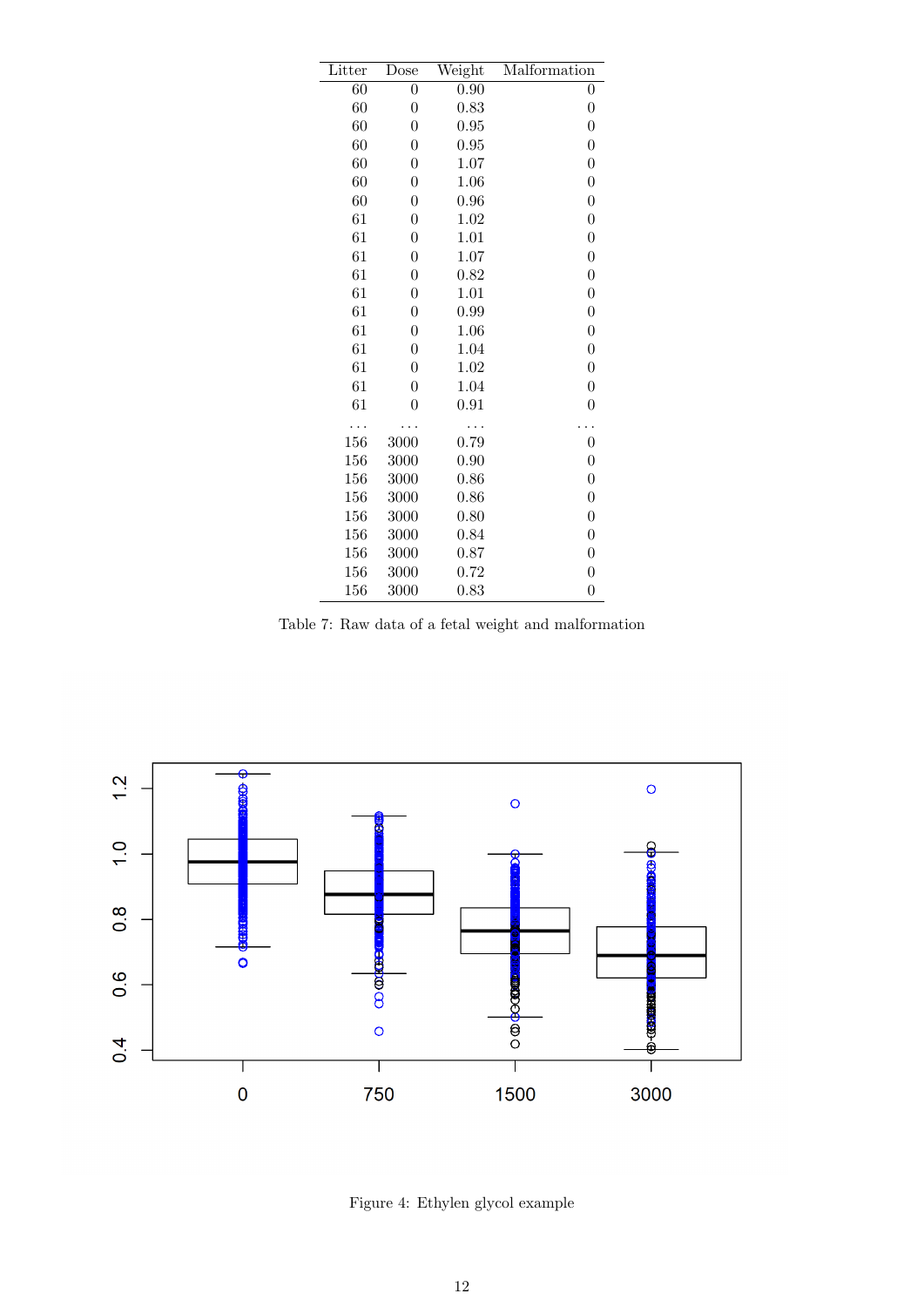```
wuleon$dose<-as.factor(wuleon$Dose)
fitwu <- lm(Weight~Dose, data=wuleon)
ttwu <- tukeytrendfit(fitwu, dose="Dose", scaling=c("ari", "ord", "arilog"))
fitwm <- glm(Malformation~Dose, family=binomial(),data=wuleon)
ttwm <- tukeytrendfit(fitwm, dose="Dose", scaling=c("ari", "ord", "arilog"))
cttwum <- combtt(ttwu, ttwm) # combine both models
Exawu<-summary(glht(model=cttwum$mmm, linfct=cttwum$mlf))
```

| Model                                        | Test stats | p-value   |
|----------------------------------------------|------------|-----------|
| ttwu.lm.Weight.Doseari: Doseari              | $-28.69$   | 0.0000000 |
| ttwu.lm.Weight.Doseord: Doseord              | $-30.63$   | 0.0000000 |
| ttwu.lm.Weight.Dosearilog: Dosearilog        | $-30.63$   | 0.0000000 |
| ttwm.glm.Malformation.Doseari: Doseari       | 14.64      | 0.0000000 |
| ttwm.glm.Malformation.Doseord: Doseord       | 14.24      | 0.0000000 |
| ttwm.glm.Malformation.Dosearilog: Dosearilog | 14.24      | 0.0000000 |

Table 8: Tukey trend test for joint modeling of normal and binomial endpoint

## 3.4 Using generalized linear models

One advantage of the above Tukey trend test approach is its generalization in the generalized linear model (GLM), demonstrated??below for proportions, proportions with overdispersion, a multinomial endpoint decomposed into multiple binary endpoints, overdispersed counts and ordered categorical data.

## 3.4.1 Proportions

As an example, 2-by-5 table data with non-zero event in the control from a dose finding study to assess the dose dependent suppression of serum prolactin by cabergoline in hyperprolactinaemia certain adverse events (Bretz and Hothorn (2002)).

```
adverse <-c(rep("absent",11), rep("present",9), rep("absent",24), rep("present",19),
         rep("absent",21),rep("present",21),rep("absent",21),rep("present",21),
         rep("absent",17),rep("present",24))
#dose <-c(rep("0", 20), rep("0.125", 43),rep("0.5", 42),rep("0.75", 42), rep(1, 41))
dose <-c(rep(0, 20), rep(0.125, 43),rep(0.5, 42),rep(0.75, 42), rep(1, 41))
webster <-data.frame(adverse,dose)
t(table(webster))
```
adverse dose absent present 0 11 9 0.125 24 19 0.5 21 21 0.75 21 21 1 17 24

```
lmW <-glm(adverse~dose, data=webster, family= binomial(link="logit"))
EX16 <- tukeytrendfit(lmW, dose="dose", scaling=c("ari", "ord", "arilog"))
EXA16 <- summary(glht(model=EX16$mmm, linfct=EX16$mlf))
```
## 3.4.2 Multinomial endpoint

The comparison of multinomial vectors represents a rather specific problem, such as differential blood count Schaarschmidt et al. (2017). The problem is even more complicated when overdispersion may occur. For example, in a reproductive toxicity experiment  $n_{ij}$  females are treated within the dose groups (and zero-dose control) and the health status of each pup within a single female is classified into unaffected, malformed or death. Up to now, approaches for simultaneous inference for overdispersed multinomial vectors seems to be not available. Therefore, this problem is first split into two proportions  $x_{death}/(x_{unaffected}+x_{malformed}+x_{dead})$  and  $x_{malformed}/(x_{unaffected}+x_{malformed}+x_{dead})$ , followed by a trend test for two correlated overdispersed binomial endpoints.

```
##
## Simultaneous Tests for General Linear Hypotheses
##
## Linear Hypotheses:
## Estimate Std. Error
## tMmN.glm.cbind(NResp.1,.Doseari: Doseari == 0 0.0012496 0.0002479
## tMmN.glm.cbind(NResp.1,.Doseord: Doseord == 0 0.5522732 0.1035582
## tMmN.glm.cbind(NResp.1,.Dosearilog: Dosearilog == 0 0.9493020 0.1746926
```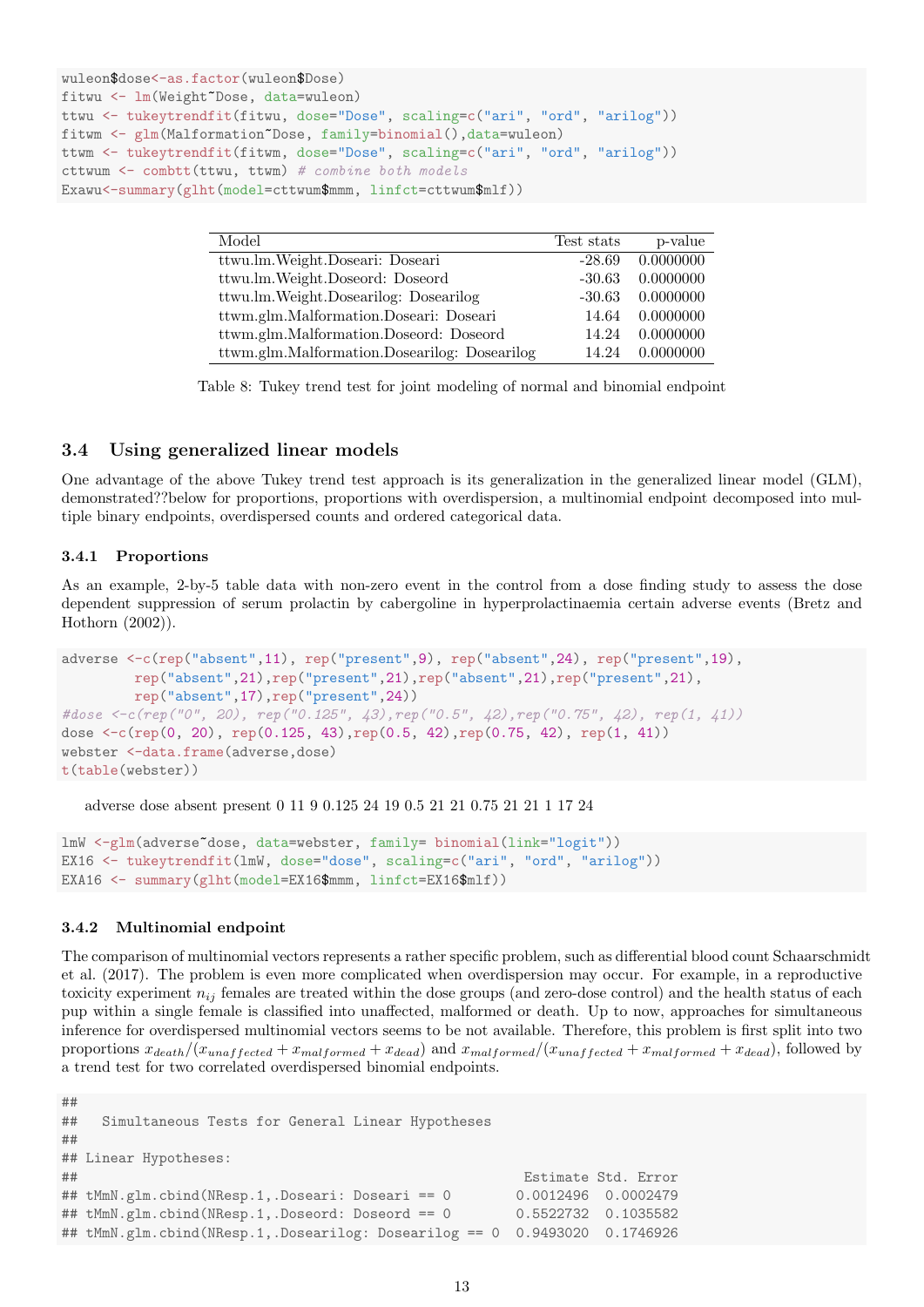```
## tDmN.glm.cbind(NResp.2,.Doseari: Doseari == 0 0.0023947 0.0002691
## tDmN.glm.cbind(NResp.2,.Doseord: Doseord == 0 0.8683509 0.1139120
## tDmN.glm.cbind(NResp.2,.Dosearilog: Dosearilog == 0 1.3182634 0.1825614
## tNmN.glm.cbind(NResp.3,.Doseari: Doseari == 0 -0.0031460 0.0003042
## tMmN.glm.cbind(NResp.3,.Doseord: Doseord == 0 -1.0901653 0.1196304
## tNmN.glm.cbind(NResp.3,.Dosearilog: Dosearilog == 0 - 1.6306381 0.1853978
# z value Pr(>|z|)## tMmN.glm.cbind(NResp.1,.Doseari: Doseari == 0 5.042 9.41e-07 ***
## tMmN.glm.cbind(NResp.1,.Doseord: Doseord == 0 5.333 1.94e-07 ***
## tMmN.glm.cbind(NResp.1,.Dosearilog: Dosearilog == 0 5.434 1.10e-07 ***
## tDmN.glm.cbind(NResp.2,.Doseari: Doseari == 0 8.898 < 1e-07 ***
## tDmN.glm.cbind(NResp.2,.Doseord: Doseord == 0 7.623 < 1e-07 ***
## tDmN.glm.cbind(NResp.2,.Dosearilog: Dosearilog == 0 \frac{7.221}{1e-07} ***<br>## tNmN.glm.cbind(NResp.3,.Doseari: Doseari == 0 \frac{-10.342}{1e-07} ***
## tNmN.glm.cbind(NResp.3, .Doseari: Does<math>e^{i\pi/2} = 0</math>## tMmN.glm.cbind(NResp.3,.Doseord: Doseord == 0 -9.113 < 1e-07 ***
## tNmN.glm.cbind(NResp.3,.Dosearilog: Dosearilog == 0 -8.795 < 1e-07 ***
## ---
## Signif. codes: 0 '***' 0.001 '**' 0.01 '*' 0.05 '.' 0.1 ' ' 1
## (Adjusted p values reported -- single-step method)
```
A difference to existing methods to fit models for overdispersed multinomial data (Yee), is the allowance for categoryspecific overdispersion.

## 3.4.3 Overdispersed counts

As an example for overdispersed count data a micronucleus assay on three doses of phenylethanol, together with a negative control and a positive control Engelhardt (2006) was selected

```
#data("mn", package="SiTuR")
Mn<-droplevels(mn[mn$group != "Positive", ])
Mn$dose<-c(rep(0,5), rep(188, 5), rep(375,5), rep(750,5))
fitMN <- glm(MN ~ dose, data=Mn, family=quasipoisson(link="log"))
Exa20 <- tukeytrendfit(fitMN, dose="dose", scaling=c("ari", "ord", "arilog", "treat"),
                     ctype="UmbrellaWilliams")
EXA20<-summary(glht(model=Exa20$mmm, linfct=Exa20$mlf))
```
## 3.4.4 Ordered categorical data

Rather different approaches can be used for the evaluation ordered categorical data, among a glm-approach with quasipoisson link function. As an example the hyaline droplets findings in male rats treated with hexachloro-butadiene, four severity scores were used: 1 - no abnormality detected; 2 - minimal, occasional small hyaline droplets in occasional tubules; 3 - mild, scattered small hyaline droplets, 4 - moderate, high number of variable sized droplets (Swain et al., 2012).

```
#data("hyalin", package="SiTuR")
exP<-glm(droplets~dose, data=hyalin, family=quasipoisson(link = "log"))
ntab <- table(hyalin$dose) # sample sizes needed for unbalanced designs
cmd <- contrMat(n=ntab, type="Dunnett")
cmuw <- contrMat(n=ntab, type="UmbrellaWilliams")
cmduw <- rbind(cmd, cmuw) # combine both matrices
aa<-summary(glht(exP, linfct=mcp(dose=cmduw),alternative="greater"))
DlevelO<-as.numeric(levels(hyalin$dose))
S0O<-log(DlevelO[2])-log(DlevelO[3]/DlevelO[2])*(DlevelO[2]-DlevelO[1])/(DlevelO[3]-DlevelO[2])
hyalin$DoseN<-as.numeric(as.character(hyalin$dose))
hyalin$DoseO<-as.numeric(hyalin$dose)
hyalin$DoseL<-log(hyalin$DoseN)
hyalin$DoseLL<-hyalin$DoseL
hyalin$DoseLL[hyalin$DoseN==DlevelO[1]] <-S0O
```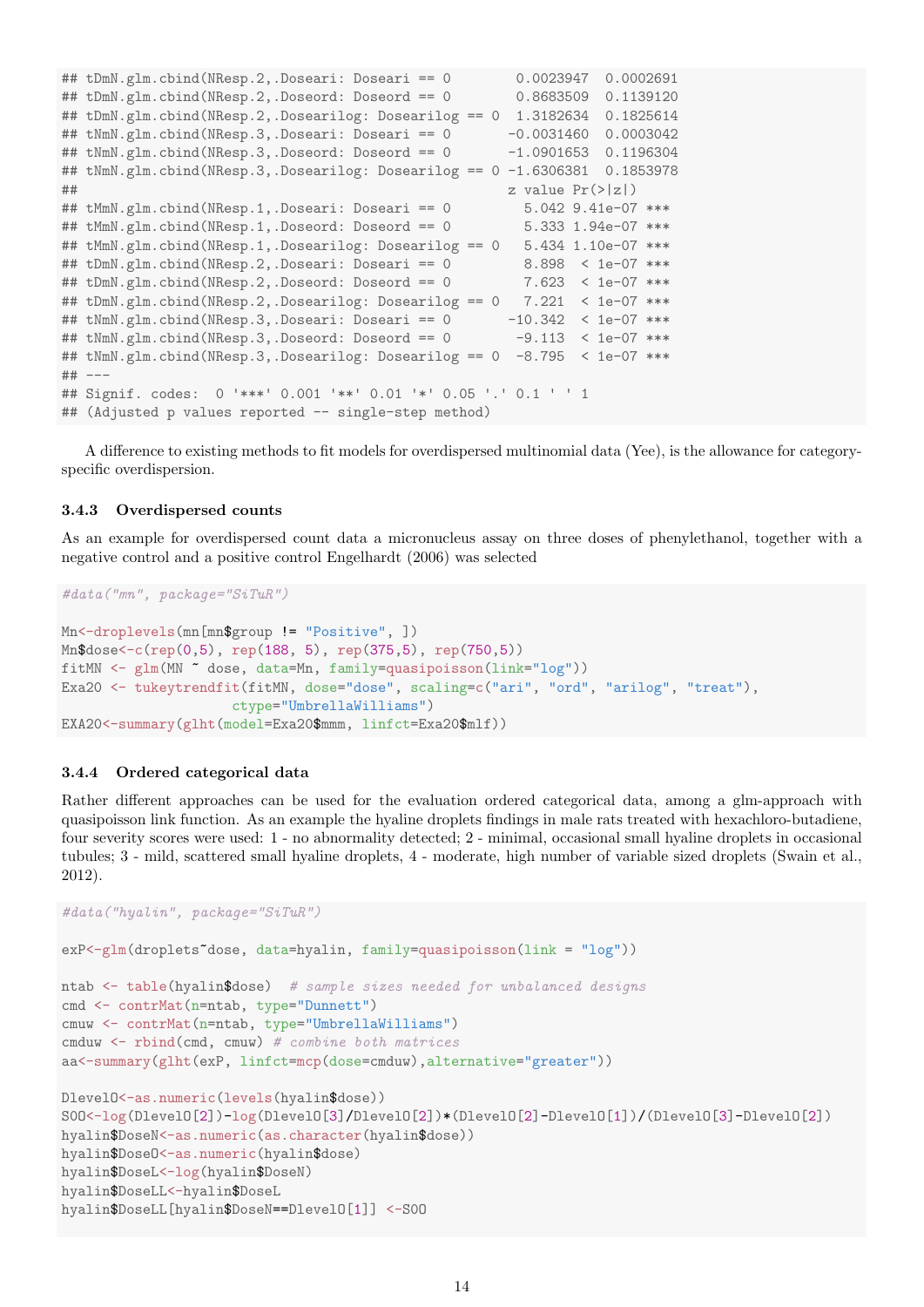```
# umbrella needed?
lmN < -glm(droplets^Tbosen, data=hyalin, family=quasipoisson(link = "log"))
lmO <-glm(droplets~DoseO, data=hyalin, family=quasipoisson(link = "log"))
lmLL <-glm(droplets~DoseLL, data=hyalin, family=quasipoisson(link = "log"))
ordC <- summary(glht(mmm(covariate=lmN, ordinal=lmO, linlog=lmLL),
             mlf(covariate="DoseN=0", ordinal="DoseO=0", linlog="DoseLL=0")))
```

| Model            | Test stats | p-value   |
|------------------|------------|-----------|
| covariate: DoseN | 4.2641077  | 0.0001172 |
| ordinal: DoseO   | 7.0549311  | 0.0000000 |
| linlog: DoseLL   | 7.7194447  | 0.0000000 |

## 3.5 Regression models treating dose as continuous data

Not all dose-response problems are based on few pre-defined dose levels, but continuous exposure measures are quite common, e.g. in epidemiology. When assuming dose as quantitative covariate, these type of data can be easily analysed by means of Tukey's trend test. Post-hoc groups definition for using multiple contrast test can be problematic. As an example patient's blood pressure during surgery, using individual doses of a hypotensive drug is used.

```
if(requireNamespace("HSAUR3")){
data(bp, package="HSAUR3")
bp$Dose<-10^(bp$logdose)
fitbp <-lm(bloodp~Dose+recovtime, data=bp)
ttbp <- tukeytrendfit(fitbp, dose="Dose", scaling=c("ari", "ord", "log"))
EXA31 <- summary(glht(model=ttbp$mmm, linfct=ttbp$mlf))
EXA31}
```
Simultaneous Tests for General Linear Hypotheses

Linear Hypotheses: Estimate Std. Error z value  $Pr(i \rightarrow z)$  Doseari: Doseari == 0 0.040248 0.008623 4.667 ¡1e-04 \*\*\* Doseord: Doseord == 0 0.434789 0.105583 4.118 ;1e-04 \*\*\* Doselog: Doselog == 0 5.915333 1.438424 4.112 ;1e-04 \*\*\* — Signif. codes:  $0$  '\*\*\*'  $0.001$  '\*\*'  $0.01$  '\*'  $0.05$  '.'  $0.1$  ' ' 1 (Adjusted p values reported – single-step method)

## 3.6 Mixed effect model

Tukey trend test can be applied in mixed effect models, where dose is assumed as a fixed effect, and further effects may be included as random effects to account for repeated measures at the same subject, blocks, multiple centres, technical or biological replicates, etc. Currently, the tukeytrend package does not transform the dose variable when it is part of the random effect structure, e.g. to include between-subject variation of reaction to increasing doses by random slopes. However, Sets of models that contain transformed versions of the dose variable in fixed as well as random effects may be fitted, and analyzed jointly by direct input into mmm.

#### 3.6.1 Block design

The first example used a block design where some animals are housed in different barns, treated with 0, 10, 20 or 30 g additive in feed, where for each dose of fee, one animal is present in each barn (RCBD). The weight gains of 160 days are measured together with their baseline values (InitWt). A simple covariance-adjusted mixed effect model was used and the p-value for the Tukey trend test (using Kenward-Roger df) are reported in Table ??, revealing a clear trend according to a rather shifted log-linear dose metameter.

```
if(requireNamespace("SASmixed")){
data(AvgDailyGain, package="SASmixed")
AVG<-AvgDailyGain
library("lme4")
mmNN <-lmer(adg~Trt+InitWt+(1|Block), data=AVG)
tt21 <- tukeytrendfit(mmNN, dose="Trt", scaling=c("ari", "ord", "arilog"),
                      ddf="residual", d0shift=c(0.1, 0.5, 1, 5) )
comptt21 <- glht(model=tt21$mmm, linfct=tt21$mlf)
Exa21a<-summary(comptt21)
Exa21a
}
```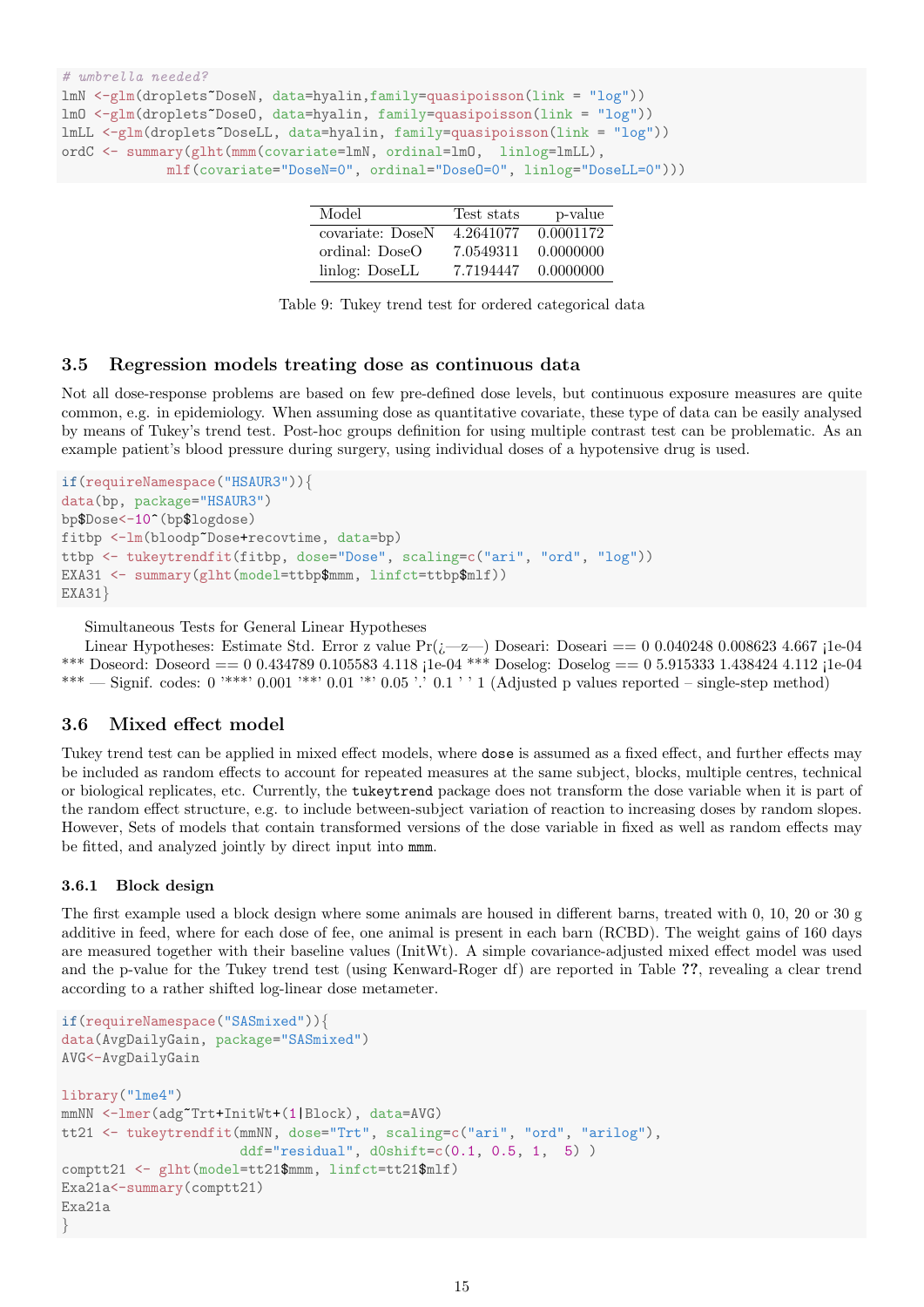#### 3.6.2 Multi-centre study

The dose-response relationships for liver weight in eight labs were investigated in an immunotoxicological ring study Hothorn (2003). A possible approach for such multicentre studies is a mixed effects model where the centre is considered as random.

```
library("lme4")
mixedA <- lmer(weight ~ Dose+ (1|centre), data=atla)
tt24 <- tukeytrendfit(mixedA, dose="Dose", scaling=c("ari", "ord", "arilog"),
                      ddf="KR")
comptt24 <- glht(model=tt24$mmm, linfct=tt24$mlf)
Exa24<-summary(comptt24)
```

| Comparison             | Test stats | p-value    |
|------------------------|------------|------------|
| Doseari: Doseari       | 28.64      | 0.00000000 |
| Doseord: Doseord       | 28.04      | 0.00000000 |
| Dosearilog: Dosearilog | 31.40      | 0.00000000 |

Table 10: Multicentre trial: mixed model

#### 3.6.3 Technical replicates

Technical replicates are quiet common in biomedical research. As a data example the Comet mutagenicity assay is used where tail intensities for liver in each 5 animals, with duplicated samples and each 50 cells are considered, see Hot, p.144ff.



Figure 5: Boxplots for tail intensities in Comet assay.

The boxplots in Figure 5 show dose-dependent skewness and bimodality and the between-animal variability. Here log-transformed tail intensities are considered, where the between-animals and between-samples variability is modeled by means of a mixed effects model.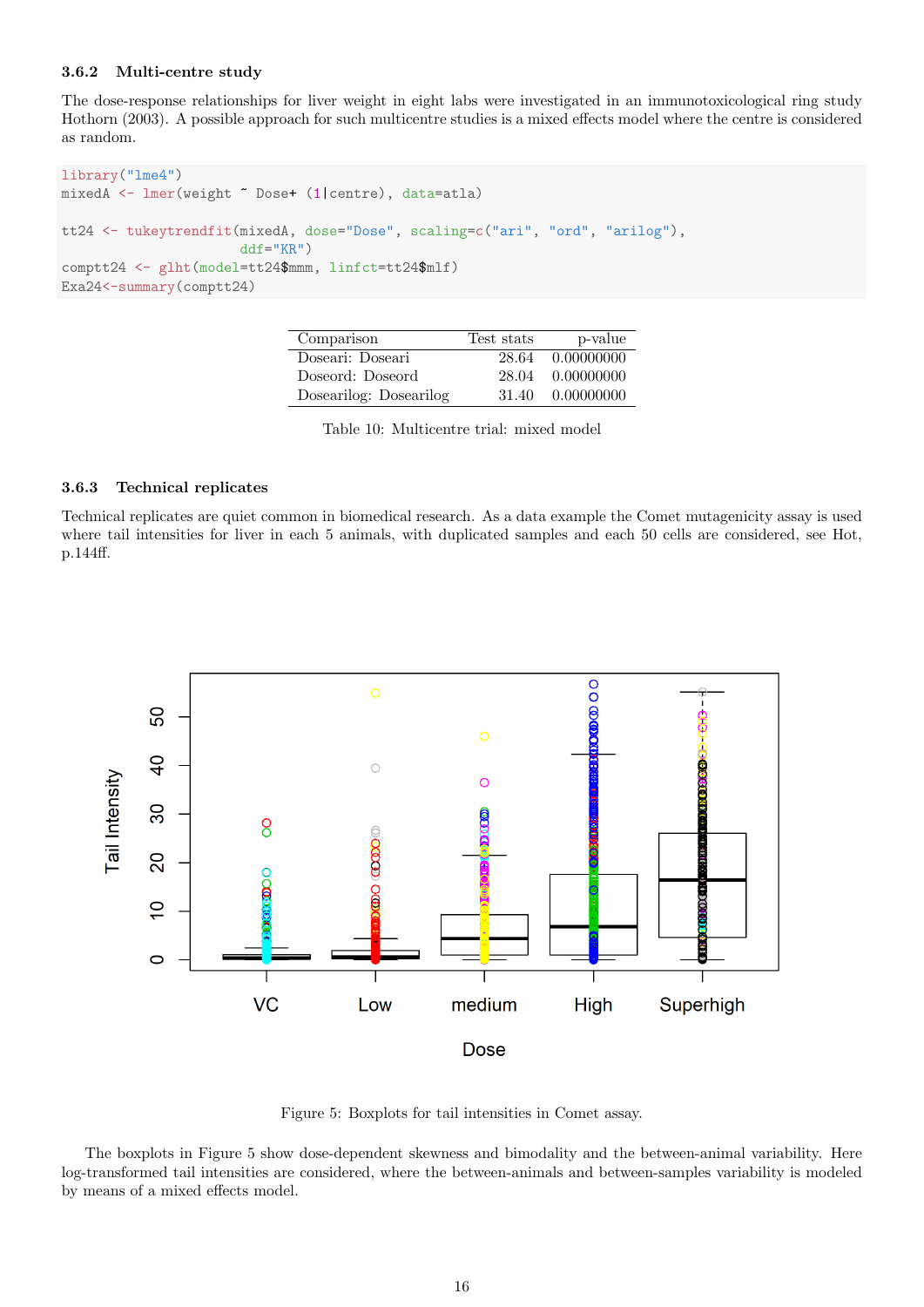```
TIComet$Dose[TIComet$Treatment=="VC"] <-0
TIComet$Dose[TIComet$Treatment=="Low"] <-25
TIComet$Dose[TIComet$Treatment=="medium"] <-75
TIComet$Dose[TIComet$Treatment=="High"] <-150
TIComet$Dose[TIComet$Treatment=="Superhigh"] <-500
TIComet$logTI <-log(TIComet$Tail.intensity+0.001)
mixL <- lmer(logTI ~ Dose+(1|Animal_no/Sample), data=TIComet)
EXB <- tukeytrendfit(mixL, dose="Dose", scaling=c("ari", "ord", "arilog"))
EXBB <- summary(glht(model=EXB$mmm, linfct=EXB$mlf))
```
#### 3.6.4 Cross-over design

In the cross-over design within the subjects the period effects should ne modeled for the primary covariate dose. The reduction of appetite is investigated in a 3 by 3 cross-over trial of three dose (0, 4, or 8g ) fenugreek (a food supplemented) in 18 adults where 3 participants were randomly assigned to each of the 6 sequences (personal communication, T. Jaki).

Note, that with these three doses the three versions of rescaling, arithmetic  $(0,4,8)$ , ordinal  $(0,1,2)$  and interpolated logarithmic (0.693, 1.386, 2.079), result in exactly the same regressions except that estimates and standard errors are scaled up or down by constants. That is, the three corresponding test statistics test are perfectly correlated. The methods for multiplicity adjustment based on quantiles of the multivariate t distribution (packages  $m$  thorn (Genz et al.; Genz and Bretz, 2009) used by multcomp (Hothorn et al., 2008)) deal with that problem, such that no multiplicity adjustment is performed within the group of these three regression models.

```
library("lme4")
modFE <- lmer(Ad_Lib_Lunch ~ trt + period + (1| subject), REML = TRUE, data=fenu)
ttfe <- tukeytrendfit(modFE, dose="trt", scaling=c("ari", "ord", "arilog"), ddf="KR")
compfe <- summary(glht(model=ttfe$mmm, linfct=ttfe$mlf))
compfe
##
## Simultaneous Tests for General Linear Hypotheses
##
## Linear Hypotheses:
## Estimate Std. Error z value Pr(>|z|)
## trtari: trtari == 0 -15.907 9.937 -1.601 0.109
## trtord: trtord == 0 -63.628 39.750 -1.601 0.109
## trtarilog: trtarilog == 0 -91.796 57.347 -1.601 0.109
## (Adjusted p values reported -- single-step method)
```
The correlation matrix used internally for adjusting for multiplicity (rounded to 2 digits) can be inspected by:

```
round(cov2cor(vcov(compfe)), digits=2)
```

| ## |                         |  |  | trtari: trtari trtord: trtord trtarilog: trtarilog |  |
|----|-------------------------|--|--|----------------------------------------------------|--|
|    | ## trtari: trtari       |  |  |                                                    |  |
|    | ## trtord: trtord       |  |  |                                                    |  |
|    | ## trtarilog: trtarilog |  |  |                                                    |  |

## References

Hothorn, L.A. Statistics in Toxicology-using R (2015).

- National Toxicology Program. 13 Weeks gavage study on female F344 rats administered with Sodium dichromate dihydrate (VI) (CASRN: 7789-12-0, Study Number: C20114,TDMS Number:2011402.
- G. Aras, A. Xue, and T. Liu. Tukey's contrast test versus two-sample test in a dose-response clinical trial. Statistics In Biopharmaceutical Research, 3(1):31–39, Feb. 2011. doi: 10.1198/sbr.2010.09036.
- P. Armitage. Tests for linear trends in proportions and frequencies. Biometrics, 11(3):375–386, 1955.
- D. Bates, M. Mächler, B. Bolker, and S. Walker. Fitting linear mixed-effects models using lme4. Journal of Statistical Software, 67(1):1–48, 2015. doi: 10.18637/jss.v067.i01.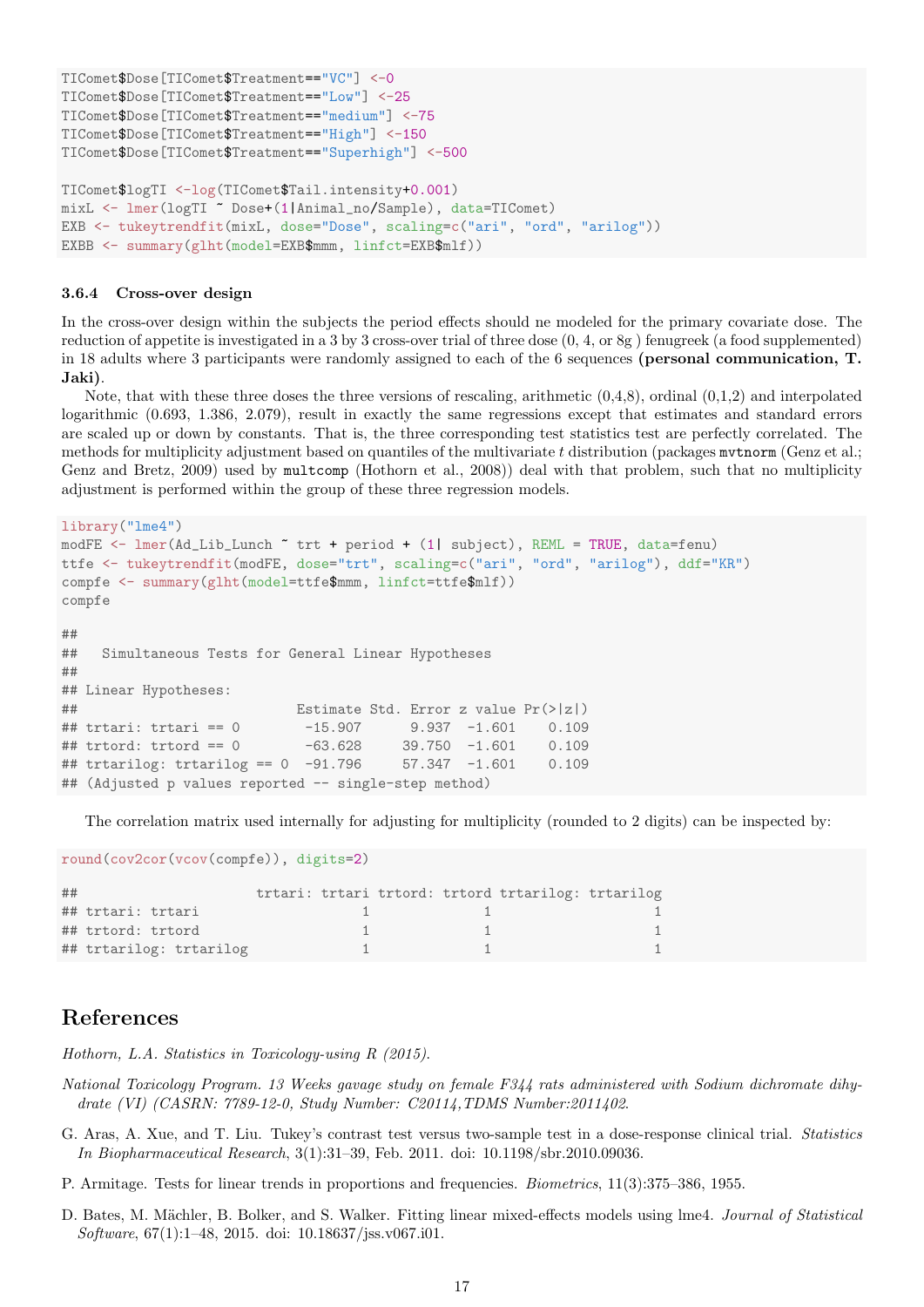- B. Bertelsen, L. Melchior, Z. Tumer, C. Groth, N. M. Debes, L. Skov, K. K. Hoist, B. Fagerlund, and J. D. Mikkelsen. Association of the chrna7 promoter variant-86t with tourette syndrome and comorbid obsessive-compulsive disorder. Psychiatry Research, 219(3):710–711, Nov. 2014. doi: 10.1016/j.psychres.2014.06.032.
- B. Bornkamp, J. Pinheiro, and F. Bretz. Mcpmod: An r package for the design and analysis of dose-finding studies. Journal of Statistical Software, 29(7):1–23, Feb. 2009.
- F. Bretz and L. Hothorn. Detecting dose-response using contrasts: asymptotic power and sample size determination for binomial data. STATISTICS IN MEDICINE, 21:3325–3335, 2002.
- F. Bretz and L. Hothorn. Statistical analysis of monotone or non-monotone dose-response data from in vitro toxicological assays. ATLA-Altern Lab Anim, 31(Suppl. 1):81–96, JUN 2003. ISSN 0261-1929.
- P. Catalano and L. Ryan. Bivariate latent variable models for clustered discrete and continuous outcomes. Journal of the American Statistical Association, 87:651–658, 1992.
- D. B. Dahl. xtable: Export Tables to LaTeX or HTML, 2016. URL https://CRAN.R-project.org/package=xtable. R package version 1.8-2.
- C. W. Dunnett. A multiple comparison procedure for comparing several treatments with a control. J Am Stat Assoc, 50(272):1096–1121, 1955.
- M. Elliott, M. Joffe, and Z. Chen. A potential outcomes approach to developmental toxicity analyses. Biometrics, 62: 352–360, 2006.
- G. Engelhardt. In vivo micronucleus test in mice with 1-phenylethanol. Archives of Toxicology, 80:868–872, 2006.
- C. Faes, M. Aerts, H. Geys, G. Molenberghs, and Declerck. Bayesian testing for trend in a power model for clustered binary data. Environmental and Ecologoical Statistics, 11:305–322, 2004.
- C. Faes, H. Geys, M. Aerts, and G. Molenberghs. A hierarchical modeling approach for risk assessment in developmental toxicity studies. Computational Statistics & Data Analysis, 51(3):1848–1861, Dec. 2006. doi: 10.1016/j.csda.2005.12.002.
- A. Genz and F. Bretz. Computation of Multivariate Normal and t Probabilities. Lecture Notes in Statistics, Vol. 195. Springer-Verlag, Heidelberg, 2009.
- A. Genz, F. Bretz, T. Miwa, X. Mi, F. Leisch, F. Scheipl, and T. Hothorn. mvtnorm: Multivariate Normal and t Distributions. R package version 1.0-5. URL http://CRAN.R-project.org/package=mvtnorm.
- U. Halekoh and S. Højsgaard. A kenward-roger approximation and parametric bootstrap methods for tests in linear mixed models – the R package pbkrtest. Journal of Statistical Software, 59(9):1–30, 2014. URL http://www.jstatsoft.org/v59/i09/.
- M. Hasler and L. A. Hothorn. Simultaneous confidence intervals on multivariate non-inferiority. Statistics In Medicine, 32(10):1720–1729, May 2013. doi: 10.1002/sim.5633.
- L. Hothorn. Statistics with interlaboratory in vitro toxicological studies. ATLA- Alternative to Laboratory Animals, 31:43–63, 2003.
- L. A. Hothorn. Multiple comparisons and multiple contrasts in randomized dose-response trials-confidence interval oriented approaches. Journal Of Biopharmaceutical Statistics, 16(5):711–731, 2006.
- L. A. Hothorn, M. Neuhauser, and H. F. Koch. Analysis of randomized dose-finding-studies: Closure test modifications based on multiple contrast tests. Biometrical Journal, 39(4):467–479, 1997.
- T. Hothorn, F. Bretz, and P. Westfall. Simultaneous inference in general parametric models. Biometrical Journal, 50 (3):346–363, 2008.
- T. Jaki and L. A. Hothorn. Statistical evaluation of toxicological assays: Dunnett or williams test-take both. Archives of Toxicology, 87(11):1901–1910, Nov. 2013. doi: 10.1007/s00204-013-1065-x.
- A. R. Jonckheere. A distribution-free kappa-sample test against ordered alternatives. Biometrika, 41(1-2):133–145, 1954.
- B. Klingenberg and V. Satopaeae. Simultaneous confidence intervals for comparing margins of multivariate binary data. Computational Statistics & Data Analysis, 64:87–98, Aug. 2013. doi: 10.1016/j.csda.2013.02.016.
- P. McCullagh and J. A. Nelder. Generalized Linear Models. CRC Press, 8 1989.
- J. Najita, Y. Li, and P. Catalano. A novel application of a bivariate regression model for binary and continuous outcomes to studies of fetal toxicity. Journal of the Royal Statistical Society Series C - Applied Statistics, 58:555–573, 2009.